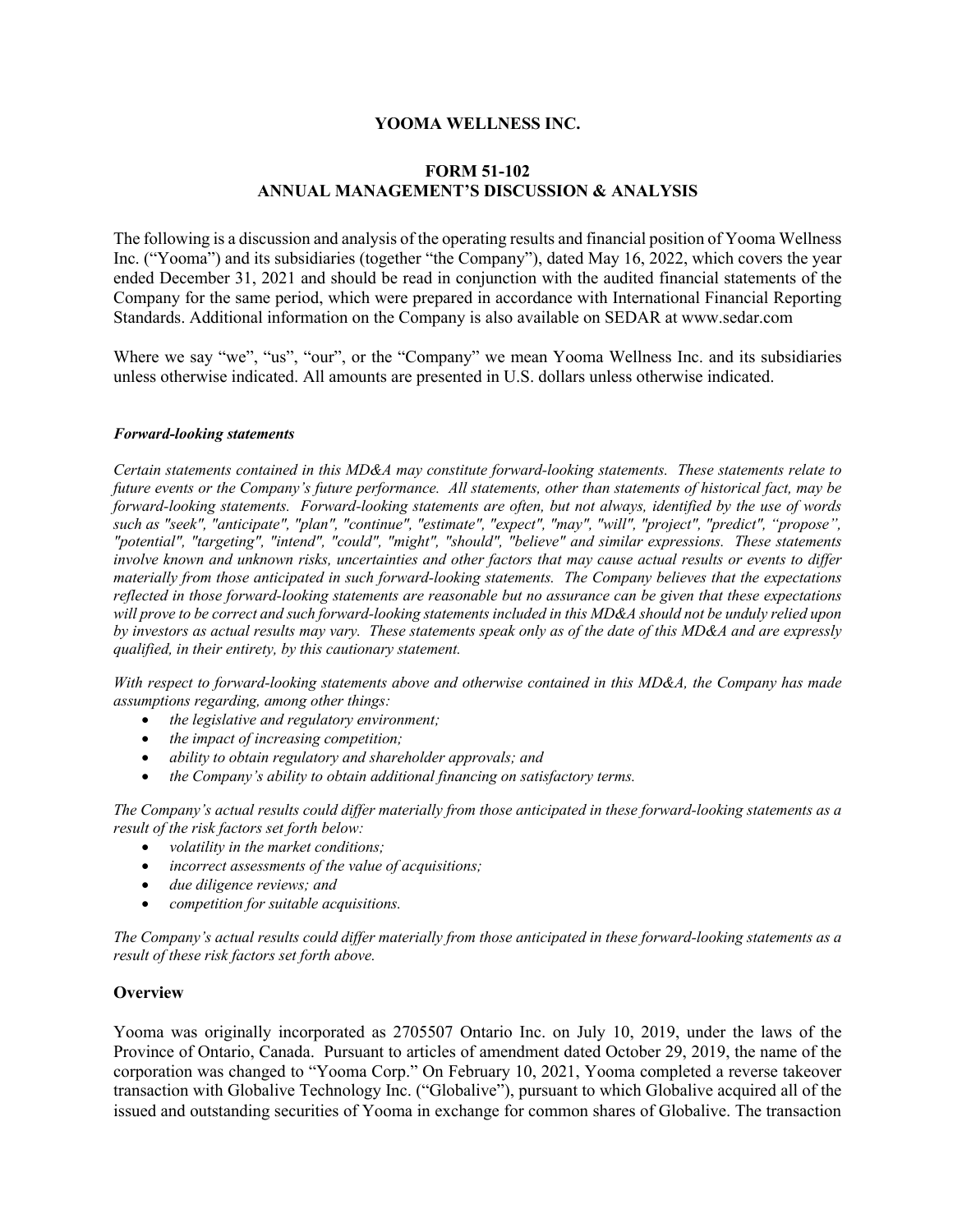was completed by way of a court-approved plan of arrangement under the Business Corporations Act (Ontario) with the common shares of Yooma listed on the Canadian Securities Exchange following the amalgamation of Globalive and Yooma. The Company changed its name from Yooma Corp. to Yooma Wellness Inc. on February 10, 2021.

As at December 31, 2021 and as of the date of this Discussion, Yooma had the following operating subsidiaries:

| Subsidiaries                   | Jurisdiction of incorporation | Ownership interest |
|--------------------------------|-------------------------------|--------------------|
|                                |                               |                    |
| Entertainment Direct Asia Ltd. | British Virgin Islands        | $100\%$            |
| Big Swig Inc.                  | United States of America      | 100%               |
| Socati Corp.                   | United States of America      | 100%               |
| N8 Essentials LLC              | United States of America      | 100%               |
| Vertex Co Ltd                  | Japan                         | 100%               |
| Yooma Japan K.K.               | Japan                         | 100%               |
| Yooma Europe Limited           | United Kingdom                | 100%               |
| Vitality CBD Limited           | United Kingdom                | 100%               |
| Green Leaf Company SAS         | France                        | 100%               |

#### **Acquisition of EDA**

On April 22, 2020, the Company completed the acquisition of all issued and outstanding shares of Entertainment Direct Asia Ltd. ("EDA"), a company incorporated and domiciled in the British Virgin Islands. EDA's wholly owned subsidiaries include Entertainment Direct Asia (Hong Kong) Limited (Hong Kong), Gaoweidi Business Consulting (Shanghai) Limited (China) and K.K. Fenollosa (Japan) (currently Yooma Japan K.K.). The EDA Acquisition was carried out by way of a share exchange agreement pursuant to which Yooma issued 13,000,000 Yooma Shares to the shareholders of EDA in exchange for all the issued and outstanding shares in the capital of EDA based on an agreed purchase price value for EDA of \$390,000 (US\$0.03 per share). The EDA Acquisition included all of EDA's subsidiaries: EDA Hong Kong and its subsidiary, Gaoweidi, as well as Yooma Japan. Effective January 1, 2021, Yooma Japan ownership was moved directly to Yooma Wellness Inc. The remaining operations in China were discontinued effective June 17, 2021.

The acquisition has been accounted for as a business combination with the Company as the acquirer.

| Allocation                               |               |
|------------------------------------------|---------------|
|                                          |               |
| Cash and cash equivalents                | \$<br>319,929 |
| Amounts receivable                       | 38,042        |
| Other current assets                     | 3,889         |
| Fixed assets                             | 11,728        |
| Intangible assets                        | 5,394         |
| Investments                              | 46,999        |
| Goodwill                                 | 1,365,779     |
| Accounts payable and accrued liabilities | (89, 815)     |
| Due to related parties                   | (61, 945)     |
| Note payable                             | (1,250,000)   |
| Net assets acquired                      | 390,000       |

Purchase consideration: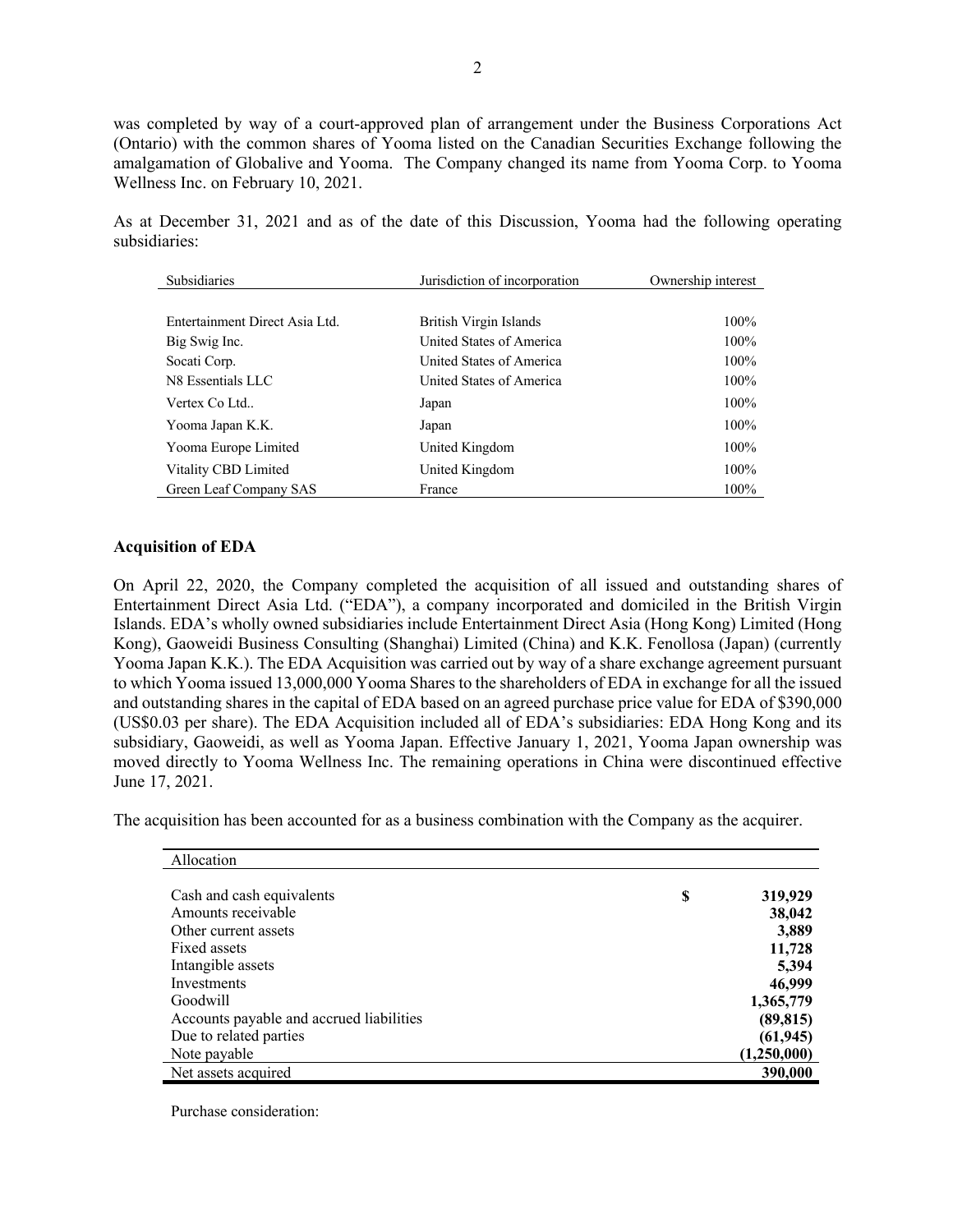| Consideration in the Company's common shares<br>$(13.000.000$ common shares) | 390,000 |
|------------------------------------------------------------------------------|---------|
| Purchase consideration                                                       | 390,000 |

#### **Reverse take-over with Globalive Technology Inc.**

On February 10, 2021, Yooma completed a reverse takeover transaction with Globalive Technology Inc. ("Globalive"), pursuant to which Globalive acquired all of the issued and outstanding securities of Yooma in exchange for common shares of Globalive. The transaction was completed by way of a court-approved plan of arrangement under the Business Corporations Act (Ontario) with the common shares of Yooma listed on the Canadian Securities Exchange following the amalgamation of Globalive and Yooma. The Company changed its name from Yooma Corp. to Yooma Wellness Inc. on February 10, 2021.

The consideration was paid by issuing common shares of Globalive to the Yooma security holders at a price per share calculated by dividing the value of cash and cash equivalents remaining in the Company on closing plus \$500,000, by the number of issued and outstanding common shares of the Company, on a fully diluted basis, on the date of the closing. Based on 7,556,663 shares of Globalive outstanding on a fully diluted basis, the price per share of \$0.6617 resulted in an exchange ratio of 1.1168 Globalive shares issued to Yooma security holders for each Yooma share owned prior to the transaction. Globalive's minimum cash balance of \$4,500,000 as at the closing date of the transaction consisted of actual cash on hand of \$3,839,275, plus a note receivable of \$200,000, and was net of transaction fees. As of the date of this discussion, the note was fully repaid.

During the year ended December 31, 2021, the Company expensed transactions costs of \$465,000 in connection with this transaction.

The legal acquisition of Yooma by Globalive constitutes a reverse asset acquisition for accounting purposes as Yooma is identified as the acquirer and Globalive does not meet the definition of a business, as defined in IFRS 3, Business Combinations. This transaction resulted in a reverse takeover with Yooma being identified as the accounting acquirer and the net assets of Globalive being recorded at fair value at the date of the transaction. Consequently, the historical results of operations are those of Yooma.

The following summarizes the reverse take-over and the Globalive assets acquired and assumed by Yooma:

|                                 | <b>Fair value</b> |
|---------------------------------|-------------------|
| <b>Total consideration paid</b> | \$5,000,000       |
| Net assets acquired             |                   |
| Current assets                  |                   |
| Cash                            | \$ 3,839,275      |
| Long-term assets                |                   |
| Note receivable                 | 200,000           |
| Net assets assumed              | 4,039,274         |
| <b>Deemed listing costs</b>     | \$960,725         |

As the transaction was not considered to be a business combination, the excess of the fair value of the consideration over the net assets acquired in the amount of \$960,725 are included as listing costs on the consolidated statement of loss and comprehensive loss.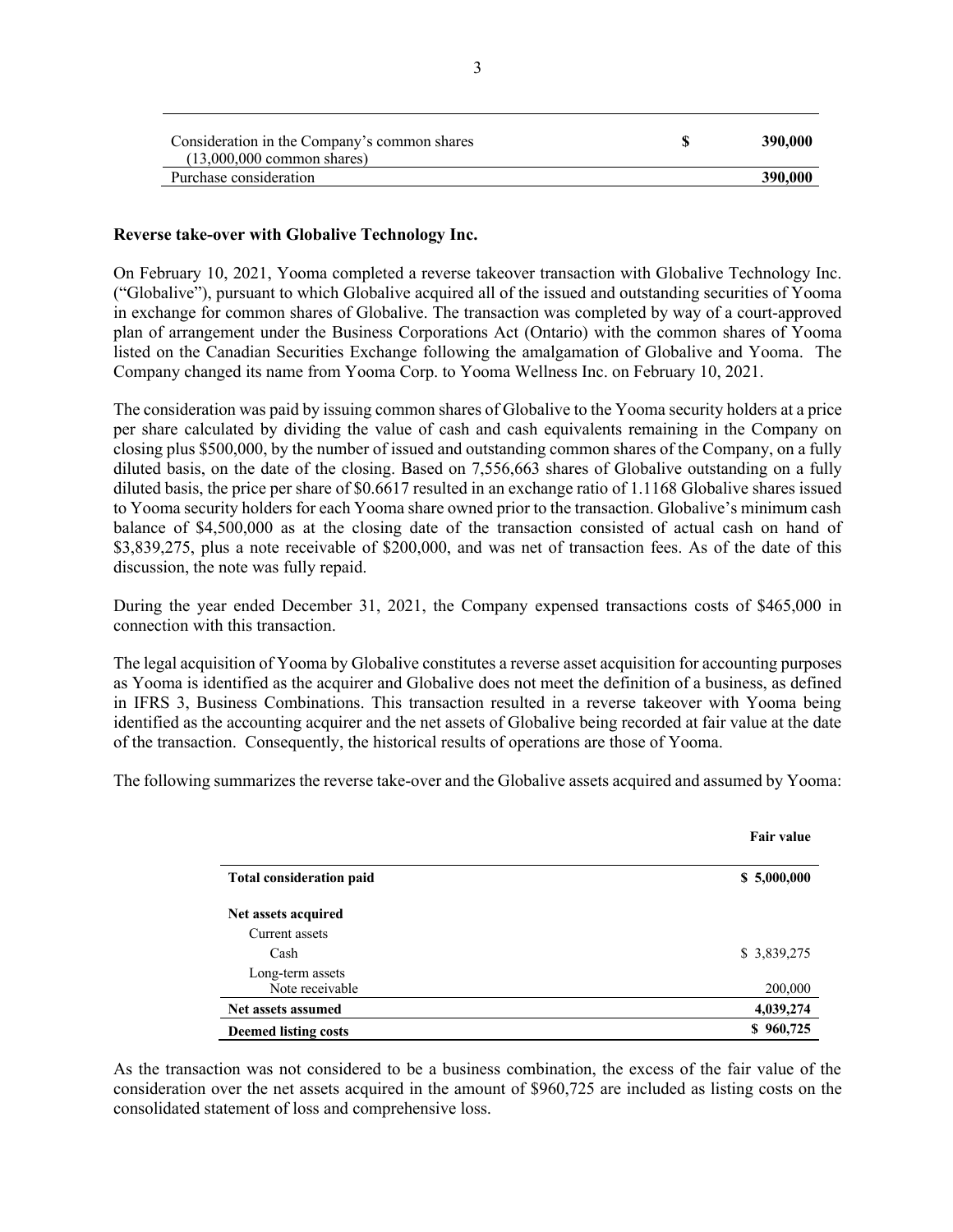# **Dual Listing on AQSE and Concurrent Capital Raise**

On August 10, 2021 Yooma successfully completed the listing of the Company's common shares on the Aquis Stock Exchange Growth Market ("**AQSE**"), a UK-based multilateral trading facility for entrepreneurial companies seeking visibility and access to growth capital in Europe. Shares of Yooma are now dual listed, trading on the AQSE under the ticker YOOM while continuing to trade on the Canadian Securities Exchange under the ticker YOOM.

Yooma was admitted to the AQSE after raising gross proceeds of USD \$10,137,047 less allocation to purchased warrants, through the placing of 14,059,402 common shares at a price of C\$0.90 (£0.5232) per share. Investors were also granted a half warrant exercisable at a price of C\$1.35 (£0.7849) per share. Yooma has granted 7,029,694 warrants in total, which will expire three years after listing on AQSE, as well as 224,600 non-transferrable warrants at CDN\$0.90 per share and 112,300 non-transferrable warrants at CDN\$1.35 per share with a two-year expiry to certain eligible persons who provided finance and investor introduction services in connection with the financing. Chrystal Capital Partners LLP, Europe's leading cannabis corporate finance and investment house, acted as advisor to the Company on the capital raise.

The proceeds of the equity financing were used for general corporate purposes and to complete several strategic acquisitions. The placing marked the largest ever capital raise for a cannabis company on the AQSE exchange.

# **Acquisition of Wellness Brands From EMMAC Life Sciences Group**

On March 11, 2021, the Company completed a transaction to acquire certain wellness brands from EMMAC Life Sciences Group. This included certain assets of Blossom (CBD skincare brand), MYO Plant Nutrition (UK nutraceutical brand specializing in sports nutrition), and the shares of Green Leaf SAS in France (which owns Hello Joya and What the Hemp, two hemp-protein snack brands). The Company issued 7,459,981 shares of Yooma to EMMAC Life Sciences Limited (the "EMMAC Consideration Shares") as the consideration for the acquired assets. The assets acquired in the transaction are assets of Yooma Europe Limited, a company incorporated in the laws of the United Kingdom.

The EMMAC Consideration Shares are subject to a contractual lock-up, with 50% of the EMMAC Consideration Shares becoming tradeable on September 1, 2021 and the remaining 50% becoming tradable on February 28, 2022.

The acquisition has been accounted for as a business combination with the Company as the acquirer. The allocation of the purchase consideration was as follows:

| Cash                                     | \$<br>14,444 |
|------------------------------------------|--------------|
| Account receivables (i)                  | 505,252      |
| Other assets                             | 40,596       |
| Right of use assets                      | 401,166      |
| Inventory                                | 70,900       |
| Intangible assets - Brand                | 1,150,000    |
| Intangible assets - Patents              | 940,000      |
| Property plant & equipment               | 72,065       |
| Accounts payable and accrued liabilities | (513,620)    |
| Lease liability                          | (401, 166)   |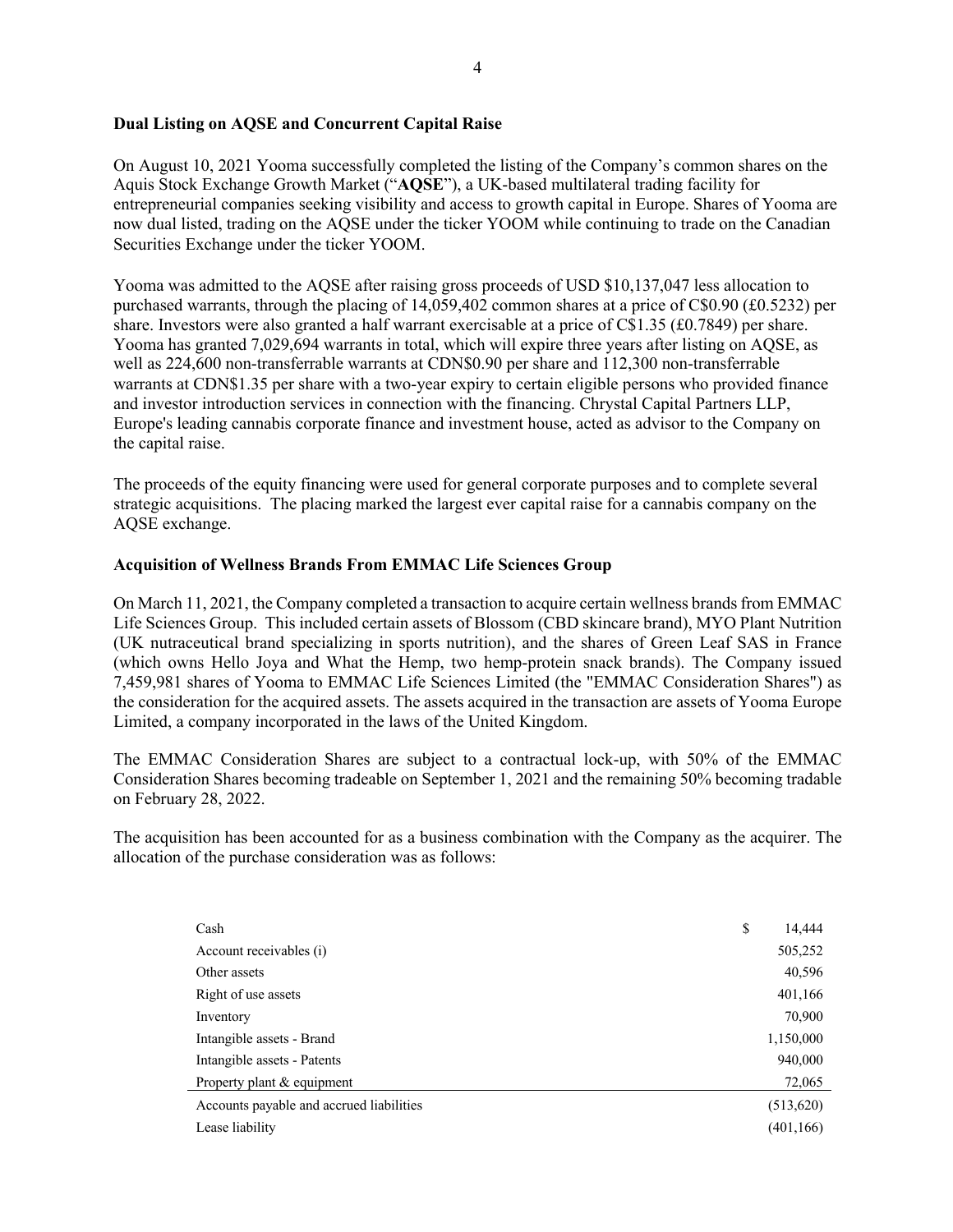| Loan                                                                |    | (20,277)    |
|---------------------------------------------------------------------|----|-------------|
| Other liabilities                                                   |    | (169, 402)  |
| Net assets acquired                                                 | \$ | 2,089,958   |
|                                                                     |    |             |
| Goodwill                                                            | S  | 4,363,042   |
|                                                                     |    |             |
| Acquisition-date fair value of the total consideration transferred  | S  | 6,453,000   |
| Representing:                                                       |    |             |
| Shares issued (ii)                                                  | \$ | 6,453,000   |
|                                                                     |    |             |
| Cash used to acquire the business combination, net of cash acquired |    |             |
| Acquisition-date fair value of the total consideration transferred  | \$ | 6,453,000   |
| Less: cash and cash equivalents acquired                            | \$ | (14, 444)   |
| Less: shares issued                                                 |    | (6,453,000) |
| Net cash used in / (provided by) the business combination           | \$ | (14, 444)   |

(i) The fair value of trade receivables and the gross contractual amount is \$505,252. There is no provision for uncollectable trade receivables as of the acquisition date.

(ii) The fair value of the common shares was determined using Yooma's closing share price of CAD\$1.46 per share and foreign exchange rate of \$1.265 CAD to \$1.00 USD at the close of business on March 11, 2021. The value was adjusted for the 4-month statutory hold period using the Chaffee Put Model.

The goodwill of \$4,363,042 represents the expected synergies from establishing a presence and potential growth platform in the UK and France. As of December 31, 2021, the goodwill was impaired by \$3,300,000, and the foreign currency translation loss of \$32,322 was recorded in other comprehensive income. Goodwill is not deductible for tax purposes.

During the year ended December 31, 2021, the Company expensed acquisition costs of \$8,942 in connection with this transaction.

The acquired business contributed revenues of \$1,697,253 and loss of \$(1,827,497) to the consolidated entity for the period from March 11, 2021 to December 31, 2021.

#### **Merger with Socati Corp.**

On March 22, 2021, the Company and its wholly-owned subsidiary Yooma Acquisition Inc. completed a three-way merger (the "Merger") with Socati Corp (the "Socati"), under a merger agreement between the three parties dated March 19, 2021 (the "Merger Agreement"). On completion of the Merger, Socati became a wholly-owned subsidiary of Yooma and the Socati shareholders, as well as certain creditors and other parties having convertible or contingent rights to receive Socati shares, exchanged their securities of Socati for a right to receive common shares of Yooma, subject to delivery of certain documentation required under the Merger Agreement.

In total, the consideration paid by Yooma in connection with the Merger was satisfied by the issuance of 23,320,896 common shares of Yooma (the "Consideration Shares"). The fair value of consideration issued was estimated as \$18,916,000. With the exception of 928,512 Consideration Shares, the Consideration Shares are subject to (a) an 18-month lock-up period, with one third of the shares releasing on the 6-, 12 and 18-month anniversaries of the closing date, and (b) a 12-month escrow indemnity holdback for 10% of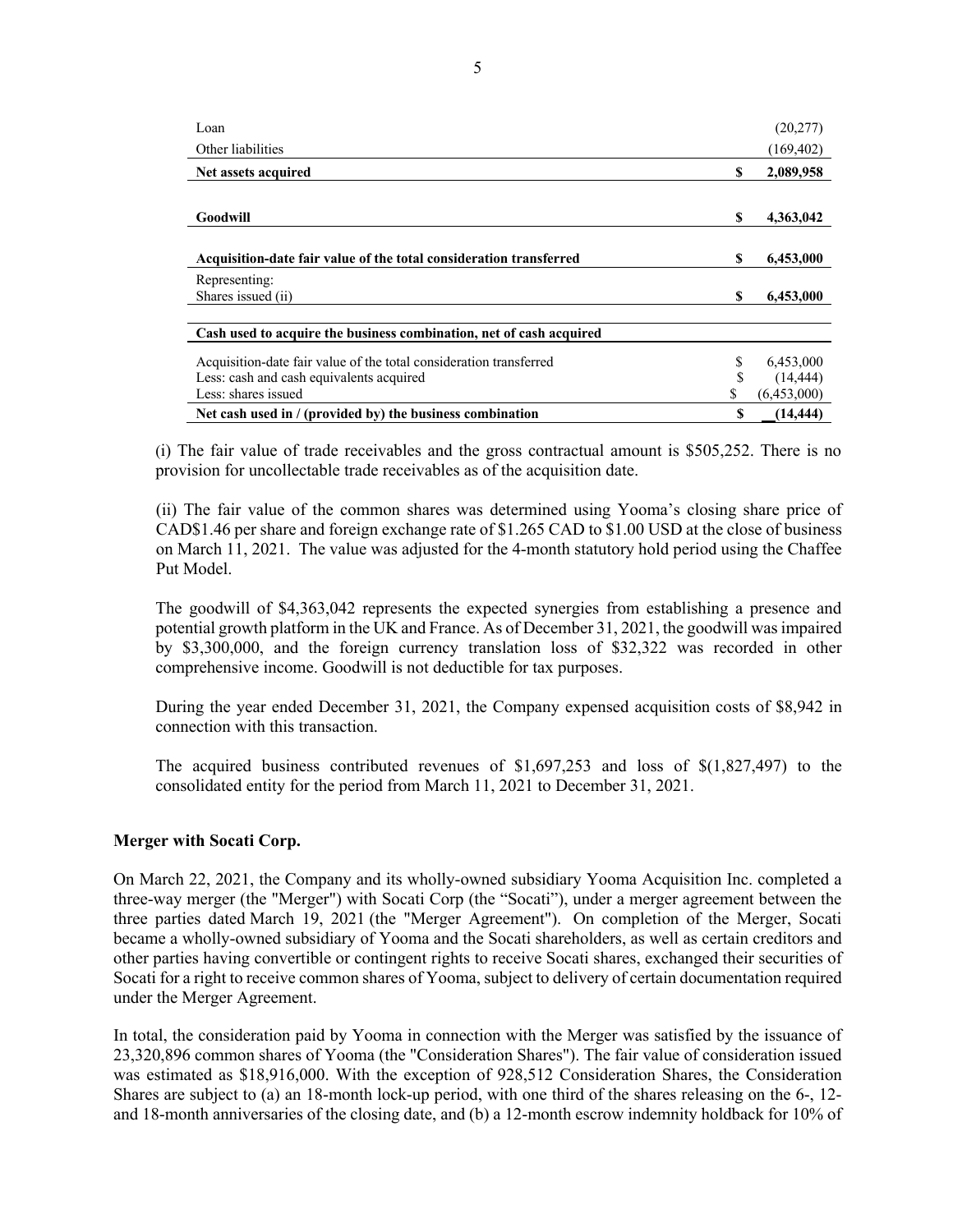the issued Consideration Shares, which allows them to be accessed to satisfy the indemnity obligations of the parties under the Merger Agreement.

Operating primarily out of its 22,000 square-foot manufacturing facility in Montana, Socati's business focuses on the manufacture of cannabidiol ("CBD"), minor cannabinoids such as cannabigerol ("CBG") and cannabinol ("CBN"), and other functional ingredients. It also specializes in the sale of an extensive catalogue of wellness products made with these ingredients. It is one of the first scale producers of 'USDA Organic' certified cannabinoid ingredients with non-detectable levels of THC, the psychoactive component of hemp.

The acquisition has been accounted for as a business combination with the Company as the acquirer. The allocation of the purchase consideration was as follows:

| Cash                                                                | \$<br>2,338,935    |
|---------------------------------------------------------------------|--------------------|
| Account receivables (i)                                             | 390,601            |
| Other assets                                                        | 2,356,762          |
| Right of use assets                                                 | 256,220            |
| Inventory                                                           | 1,232,730          |
| Intangible assets - Patents                                         | 720,000            |
| Property plant & equipment                                          | 4,940,457          |
| Accounts payable and accrued liabilities                            | (3,068,270)        |
| Deferred tax liability                                              | (219,660)          |
| Lease liability                                                     | (256, 220)         |
| Net assets acquired                                                 | \$<br>8,691,555    |
|                                                                     |                    |
| Goodwill                                                            | \$<br>10,224,445   |
|                                                                     |                    |
| Acquisition-date fair value of the total consideration transferred  | \$<br>18,916,000   |
| Representing:                                                       |                    |
| Shares issued (ii)                                                  |                    |
|                                                                     | \$<br>18,916,000   |
|                                                                     |                    |
| Cash used to acquire the business combination, net of cash acquired |                    |
| Acquisition-date fair value of the total consideration transferred  | \$<br>18,916,000   |
| Less: cash and cash equivalents acquired                            | \$<br>(2,338,935)  |
| Less: shares issued                                                 | \$<br>(18,916,000) |

(i) The fair value of trade receivables and the gross contractual amount is \$390,601. There is no provision for uncollectable trade receivables as of the acquisition date.

(ii) The fair value of the consideration issued was determined using Yooma's closing share price of CAD\$1.35 per share and foreign exchange rate of \$1.25 CAD to \$1.00 USD at the close of business on 22 March 2021. The value was adjusted for the 4-month statutory hold period using the Chaffee Put Model.

The goodwill was estimated as \$10,224,445 represents the anticipated future revenue potential at the time of acquisition, as well as ingredient manufacturing capabilities which was expected to serve as the foundation of Yooma's vertical integration strategy. As of December 31, 2021, the goodwill was impaired by \$10,224,445. Goodwill is not deductible for tax purposes.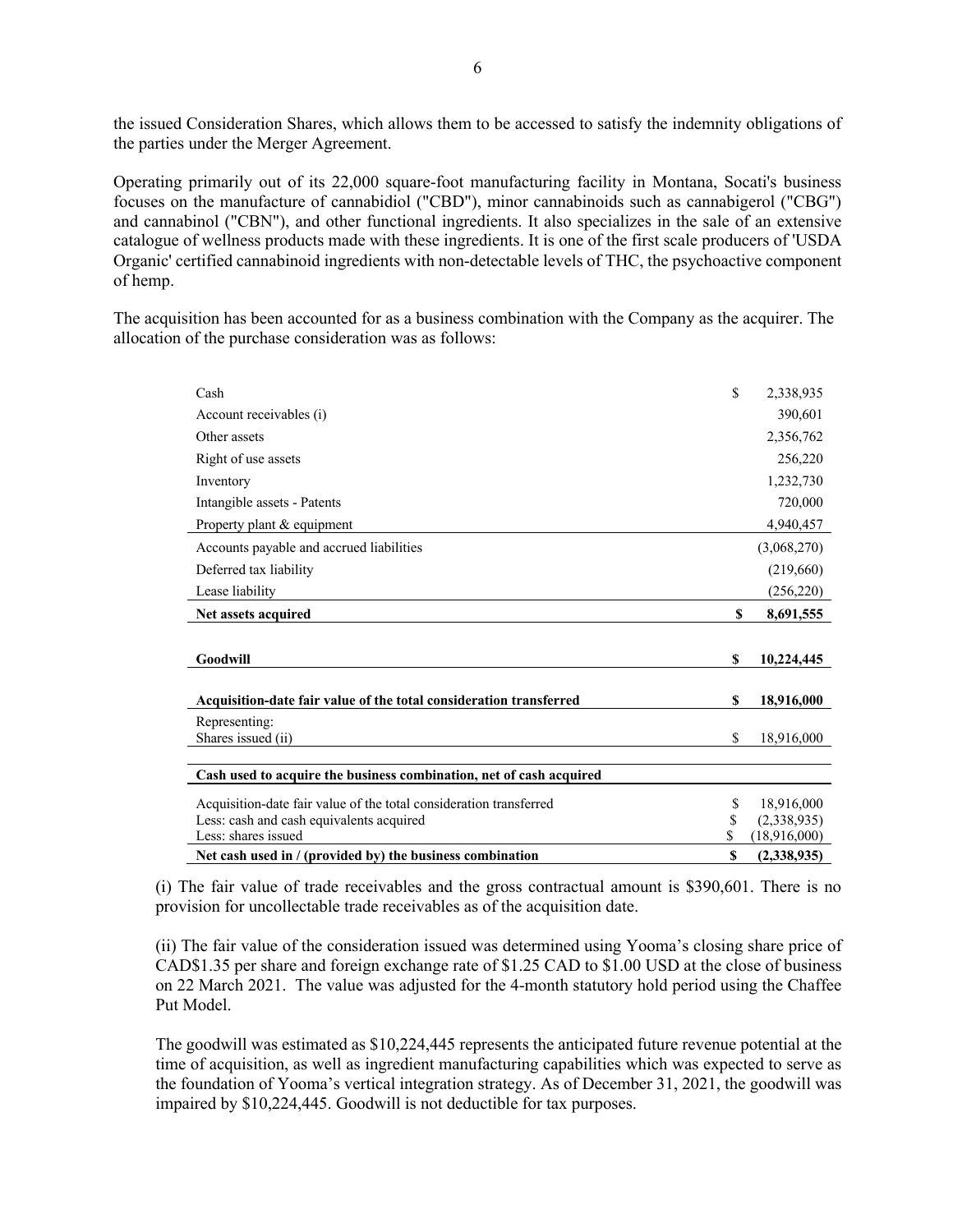During the year ended December 31, 2021, the Company expensed transaction costs of \$103,018 in connection with this transaction.

The acquired business contributed net revenues of \$2,393,655 and net loss of \$(6,997,042) to the consolidated entity for the period from March 20, 2021 to December 31, 2021.

#### **Acquisition of Vitality CBD Limited**

On August 19, 2021, the Company, through its wholly owned subsidiary Yooma Europe Limited, completed the acquisition of United Kingdom-based Vitality CBD Limited ("Vitality"). Under the terms of a sale and purchase agreement, the Company has acquired 100% of the issued shares of Vitality for total market value of GBP 8.2 million (USD \$11,177,420) comprising: (i) GBP 4 million cash at closing subject to an agreed level of working capital (ii) 7,706,422 new common shares of the Company representing GBP 4.2 million issued at an implied price of GBP 0.545 per share; and (iii) up to GBP 2 million of cash or share-based consideration, at the Company's option, subject to the achievement of revenue milestones by Vitality for the financial year 2022.

The acquisition adds a significant source of recurring revenue to Yooma and its subsidiaries through Vitality's presence at mainstream retail outlets such as Boots, Lloyds Pharmacy, Tesco and Sainsbury's, as well as expanding Yooma's target customer base and distribution network for its existing European-focused brands. The Vitality CBD product portfolio has over 60 SKU's including oils and sprays in a wide range of flavours and strengths, edibles, and a specially developed and formulated range of CBD skin care cosmetic products.

One hundred percent of the consideration shares are subject to a lock-in, with 25 per cent of the consideration shares being released from the lock-in on each of the 10-month, 16-month, 22-month and 28 month anniversaries of completion. The Company has received customary warranties and indemnities in relation to the business and operations, assets, trading, and financial affairs of Vitality (with related tax covenants and warranties). The current senior management team at Vitality has been retained and continues to operate the business day-to-day as the company focuses on integration and expansion.

The acquisition has been accounted for as a business combination with the Company as the acquirer. The allocation of the purchase consideration was as follows:

| Lease liability<br>Net assets acquired   | (894,986)<br>(226, 639)<br>(41, 343)<br>\$1,909,440 |
|------------------------------------------|-----------------------------------------------------|
|                                          |                                                     |
|                                          |                                                     |
| Deferred tax liability                   |                                                     |
| Accounts payable and accrued liabilities |                                                     |
| Property plant & equipment               | 30,891                                              |
| Intangible assets $-$ Customer list      | 198,259                                             |
| Intangible assets – Brand                | 991,293                                             |
| Inventory                                | 590,694                                             |
| Right of use assets                      | 41,343                                              |
| Other assets                             | 98,083                                              |
| Account receivables (i)                  | 874,286                                             |
| Cash                                     | 247,559                                             |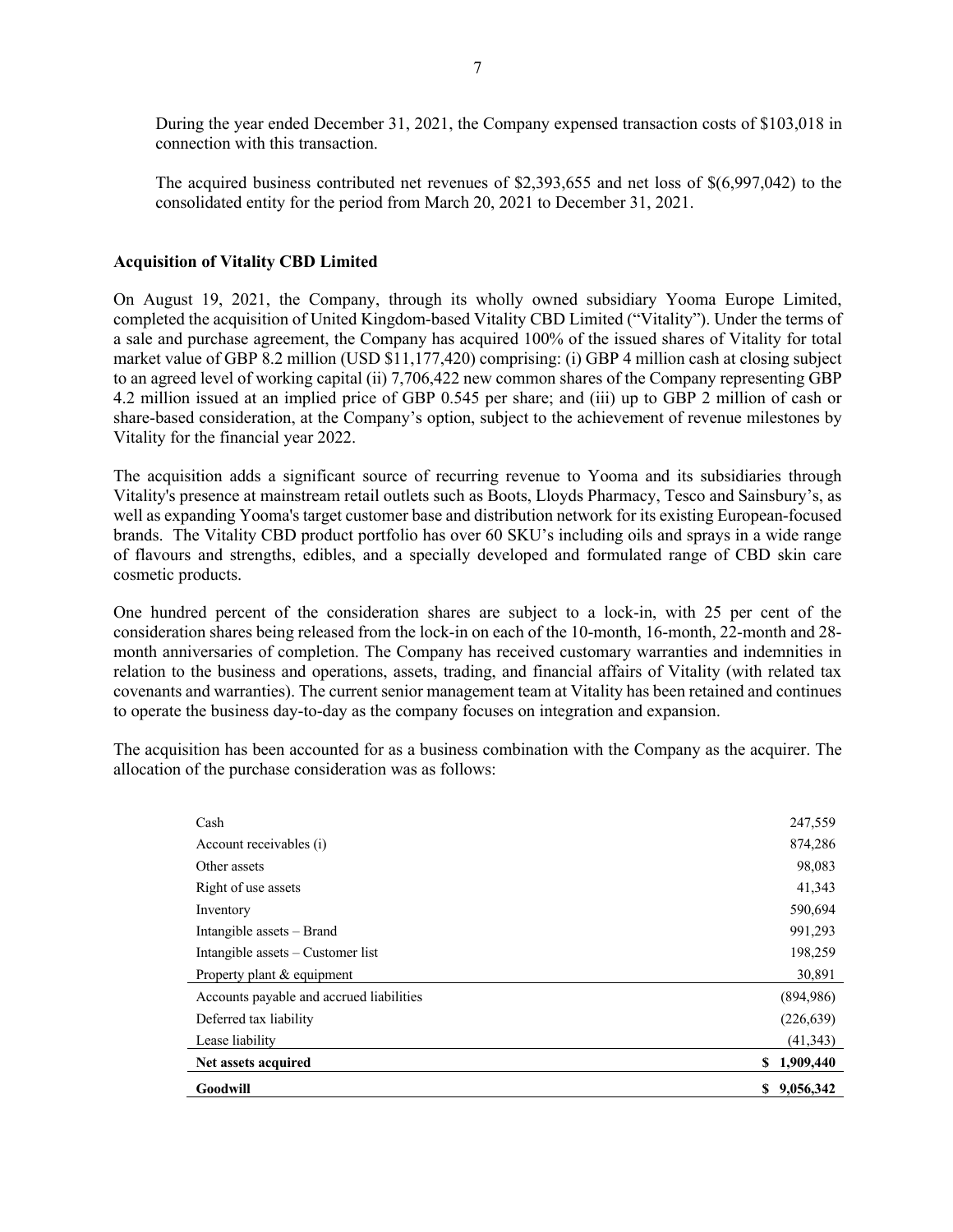| Acquisition-date fair value of the total consideration<br>transferred | 10,965,782<br>SS. |
|-----------------------------------------------------------------------|-------------------|
| Representing:                                                         |                   |
| Cash paid or payable                                                  | 2,676,972         |
| Shares issued (ii)                                                    | 5,236,759         |
| Contingent consideration                                              | 449,131           |
| Liabilities assumed                                                   | 2,602,920         |
| Cash used to acquire the business combination, net of cash acquired   |                   |
| Acquisition-date fair value of the total consideration                |                   |
| transferred                                                           | 10,965,782        |
| Less: cash and cash equivalents acquired                              | (247, 559)        |
| Less: shares issued                                                   | (5,236,759)       |
| Less: contingent consideration                                        | (449, 131)        |
| Less: liabilities assumed                                             | (2,602,920)       |
| Net cash used in / (provided by) the business                         |                   |
| combination                                                           | \$2,429,413       |

(i) The fair value of trade receivables was \$874,286. There is no provision for uncollectable trade receivables as of the acquisition date.

(ii) The fair value of the common shares was determined using Yooma's closing share price of CAD\$1.00 per share and foreign exchange rate of \$1.268 CAD to \$1.00 USD at the close of business on August 19, 2021. The value was adjusted for the 4-month statutory hold period using the Chaffee Put Model.

The goodwill was estimated as \$9,056,342 represents the future revenue potential for the brand, the extensive distribution network for Vitality CBD products as well as the expected synergies from the integration with Yooma's existing UK operations. As of December 31, 2021, the goodwill was impaired by \$2,100,000, and the foreign currency translation loss of \$81,141 was recorded in other comprehensive income. Goodwill is not deductible for tax purposes.

During the year ended December 31, 2021, the Company expensed acquisition costs of \$109,196 in connection with this transaction.

The acquired business contributed net revenues of \$1,606,975 and net loss of \$(186,963) to the consolidated entity for the period from August 19, 2021 to December 31, 2021.

#### **Acquisition of Big Swig Inc.**

On September 30, 2021, the Company completed the acquisition of Big Swig Inc., a U.S.-based seller of sparkling water beverages.

The transaction was implemented through a merger between Big Swig and Yooma Acquisition II Inc., a wholly owned subsidiary of Yooma, under a merger agreement between the three parties dated September 20, 2021. On completion of the merger, Big Swig became a wholly owned subsidiary of Yooma and its former shareholders exchanged their shares for common shares of Yooma.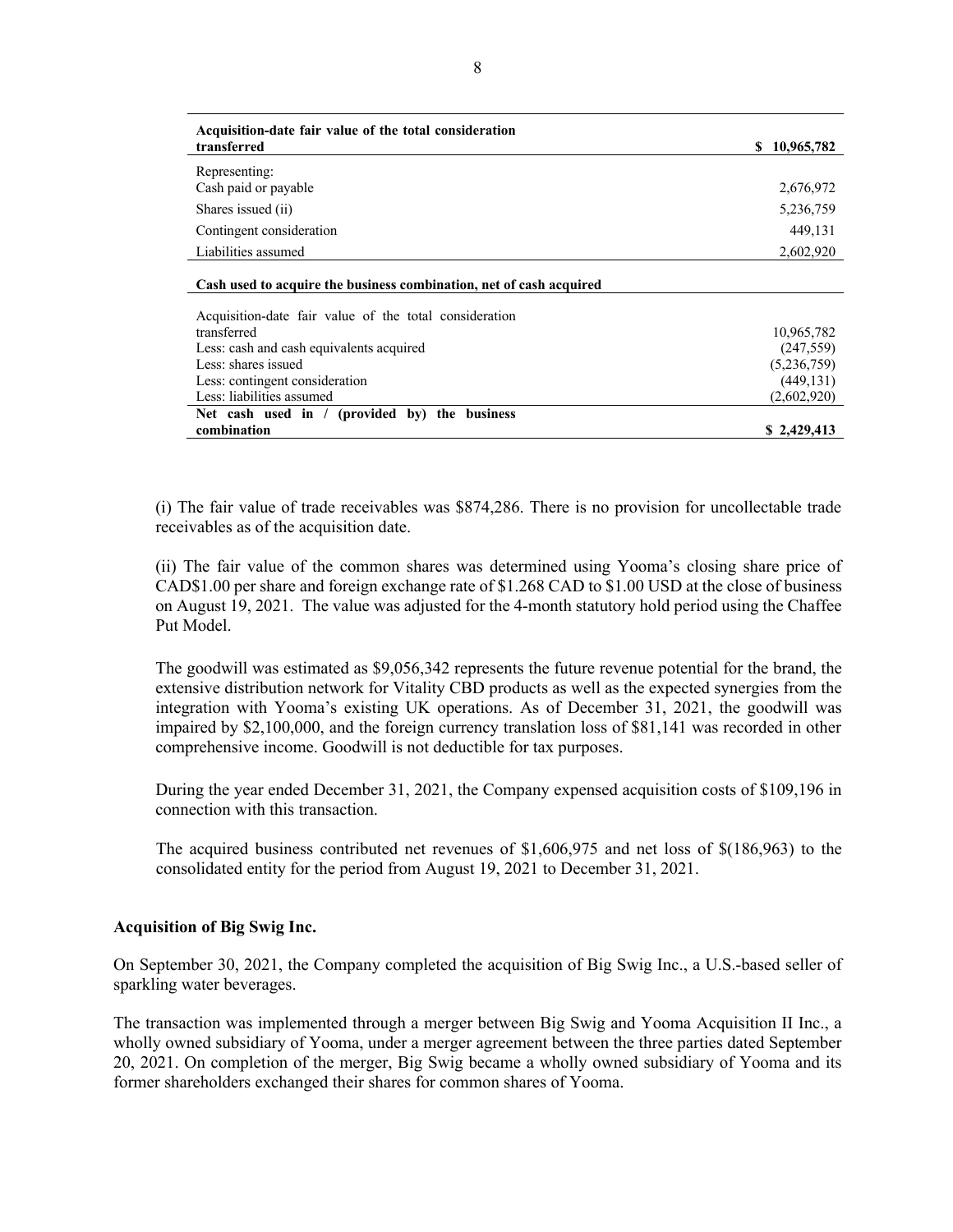The merger agreement valued Big Swig at \$2.5-million, less liabilities and a final working capital adjustment on closing totalling \$1,325,000 (including \$375,000 owing to Yooma for funds advanced in anticipation of the transaction). The total consideration paid by Yooma on completion of the merger has been satisfied by the issuance of 1,477,986 common shares of Yooma at a price per share of \$0.795 (CDN\$1.01).

The consideration shares are subject to a 24-month lock-up period, with one-quarter of the consideration shares releasing from lock-up every six months. In addition, 10 per cent of the consideration shares are subject to a 24-month escrow indemnity holdback, which allows them to be accessed to satisfy the indemnity obligations of the parties under the merger agreement.

| Cash                                                                | \$           | 24,467     |
|---------------------------------------------------------------------|--------------|------------|
| Account receivables (i)                                             |              | 159,195    |
| Other assets                                                        |              | 21,701     |
| Right of use assets                                                 |              | 250,704    |
| Inventory                                                           |              | 273,240    |
| Intangible assets - Brand                                           |              | 300,000    |
| Intangible assets – Customer list                                   |              | 190,000    |
| Property plant & equipment                                          |              | 4,937      |
| Accounts payable and accrued liabilities                            |              | (428, 037) |
| Deferred tax liability                                              |              | (102,900)  |
| Lease Liability                                                     |              | (250, 704) |
| Loan payable and other liabilities                                  |              | (570, 838) |
| Net assets acquired                                                 | \$           | (128, 235) |
|                                                                     |              |            |
| Goodwill                                                            | \$           | 1,149,235  |
|                                                                     |              |            |
| Acquisition-date fair value of the total consideration transferred  | \$           | 1,021,000  |
| Representing:                                                       |              |            |
| Shares issued (ii)                                                  | $\mathbb{S}$ | 646,000    |
| Promissory note converted to equity at close                        |              | 375,000    |
|                                                                     |              |            |
| Cash used to acquire the business combination, net of cash acquired |              |            |
| Acquisition-date fair value of the total consideration transferred  | \$           | 1,021,000  |
| Less: cash and cash equivalents acquired                            |              | (24, 467)  |
| Less: shares issued                                                 |              | (646,000)  |
| Less: promissory note converted to equity at close                  |              | (375,000)  |
| Net cash used in / (provided by) the business combination           | \$           | (24, 467)  |

(i) The fair value of trade receivables and the gross contractual amount is \$159,195. There is no provision for uncollectable trade receivables as of the acquisition date.

(ii) The fair value of the common shares was determined using Yooma's closing share price of CAD\$0.64 per share and foreign exchange rate of \$1.274 CAD to \$1.00 USD at the close of business on September 30, 2021. The value was adjusted for the 4-month statutory hold period using the Chaffee Put Model.

The goodwill was estimated as \$1,149,235 represents the expected future revenue potential at the time of acquisition, as well as know-how in the beverage industry to potentially use in the future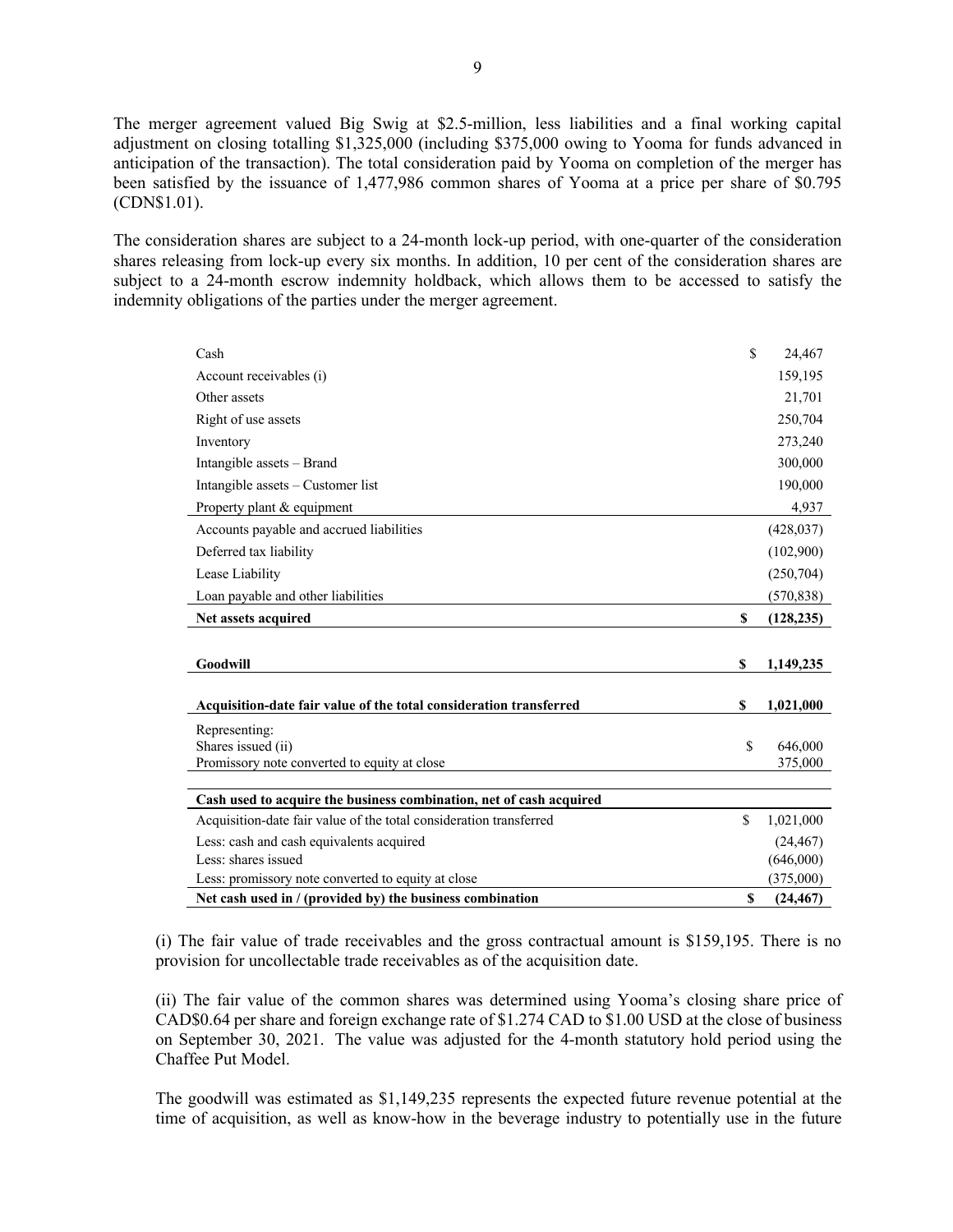development of functional drinks. As of December 31, 2021, the goodwill was impaired by \$1,149,235. Goodwill is not deductible for tax purposes.

During the year ended December 31, 2021, the Company expensed acquisition costs of \$29,646 in connection with this transaction.

The acquired business contributed net revenues of \$264,016 and net loss of \$(979,468) to the consolidated entity for the period from September 30, 2021 to December 31, 2021.

#### **Acquisition of Vertex Co. Ltd.**

On October 2, 2021, the Company completed the acquisition of Tokyo-based Vertex Co. Ltd., in a transaction valued at market for USD \$12,000,000. Vertex sells a range of proprietary wellness products in Japan through various home shopping networks including QVC, Fuji TV, Nihon TV and others, as well as popular on-line marketplaces Rakuten, Yahoo! Shopping and Amazon, and Vertex's own Shop-V platform. The acquisition added new product lines to Yooma's wellness offerings, increased its customer base and the size of its distribution network, and provided a foothold in the Japanese marketplace for further expansion in Japan.

The transaction was implemented through a stock purchase agreement between Yooma and the shareholders of Vertex entered into on October 2, 2021. Under the purchase agreement, Yooma acquired all of the issued and outstanding securities of Vertex for a purchase price of \$12,000,000 , with \$2,500,000 paid in cash on closing and the balance of the purchase price to be paid in two cash instalments of \$6,500,000 on April 30, 2023, and \$3,000,000 on April 30, 2024. Fair value of these payments is amounted at \$11,140,000. As security for its obligations in respect of the deferred payments, Yooma granted the vendors a security interest over the shares of Vertex that it has acquired. Yooma is also required to repay or refinance the thirdparty debt of Vertex, not to exceed \$2 million, on or before March 31, 2022.To date Yooma has not completed the required repayment or refinancing of this debt. Yooma continues to negotiate with the vendors of Vertex to extend the timing of the payments due under the share purchase agreement; the vendors have granted an extension until May 24, 2022.

| Cash                                          | \$<br>146,737   |
|-----------------------------------------------|-----------------|
| Account receivables (i)                       | 616,404         |
| Other assets                                  | 1,136,972       |
| Right of use assets                           | 159,468         |
| Inventory                                     | 683,901         |
| Intangible assets – Brand                     | 700,000         |
| Intangible assets $-$ Customer list           | 5,260,000       |
| Intangible assets – Non-competition agreement | 190,000         |
| Property plant & equipment                    | 32,060          |
| Accounts payable and accrued liabilities      | (37, 927)       |
| Deferred tax liability                        | (1,881,900)     |
| Lease liability                               | (159, 468)      |
| Loan payable and other liabilities            | (1,620,096)     |
| Net assets acquired                           | \$<br>5,226,151 |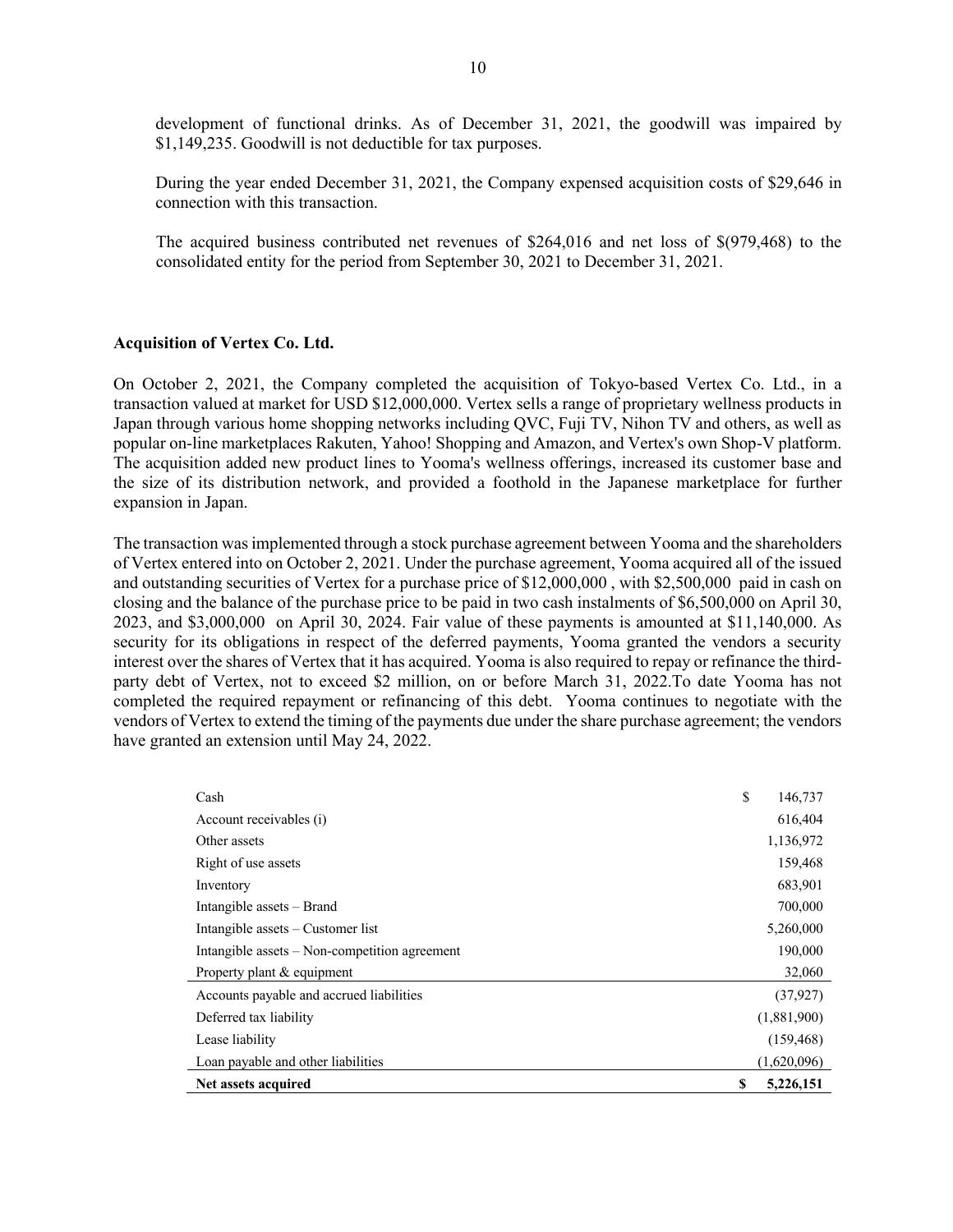| Goodwill                                                            | \$ | 8,133,370   |
|---------------------------------------------------------------------|----|-------------|
| Acquisition-date fair value of the total consideration transferred  | S  | 13,359,521  |
| Representing:                                                       |    |             |
| Cash paid or payable to vendor (ii)                                 | \$ | 11,140,000  |
| Contingent consideration (iii)                                      |    | 1,132,000   |
| Liabilities assumed                                                 |    | 1,087,521   |
| Cash used to acquire the business combination, net of cash acquired |    |             |
| Acquisition-date fair value of the total consideration transferred  | S. | 13,359,521  |
| Less: cash and cash equivalents acquired                            |    | (146, 737)  |
| Less: contingent consideration                                      |    | (1,132,000) |
| Less: fair value of cash payable after balance date                 |    | (8,640,000) |
| Net cash used in / (provided by) the business combination           | S  | 3,440,784   |

(i) The fair value of trade receivables and the gross contractual amount is \$616,404. There is no provision for uncollectable trade receivables as of the acquisition date.

(ii) \$6,500,000 is payable to the Vendors on April 30, 2023 and \$3,000,000 is payable to the Vendors on April 30, 2024. Accordingly, the Company discounted this portion of the purchase price to reflect the time value of money with the discount factor at 5.16% (after tax). The Company re-valued the amount payable as of December 31, 2021, and recorded an accretion expense of \$157,000 into the profit and loss.

(iii) Contingent consideration is payable to the Vendors based on achieving certain financial targets, either in cash or shares at the option of the Company in the following amounts: \$250,000 for the year ended December 31, 2021 due on April 30, 2022, \$1,000,000 for the year ending December 31, 2022 due on April 30, 2023 and \$1,000,000 for the year ending December 31, 2023 due on April 30, 2024. Accordingly, the Company discounted this portion of the purchase price to reflect the probability of payout and time value of money. The \$250,000 amount that was due on April 30, 2022 remains outstanding at the date of these consolidated financial statements.

The goodwill was estimated as \$8,133,370 and represents the expected future revenue potential as well as the addition of a platform in Japan for potential future wellness product line expansion. As of December 31, 2021, there was no goodwill impairment. Goodwill is not deductible for tax purposes.

During the year ended December 31, 2021, the Company expensed acquisition costs of \$146,972 in connection with this transaction.

The acquired business contributed net revenues of \$3,101,351 and net profit of \$462,480 to the consolidated entity for the period from October 2, 2021 to December 31, 2021.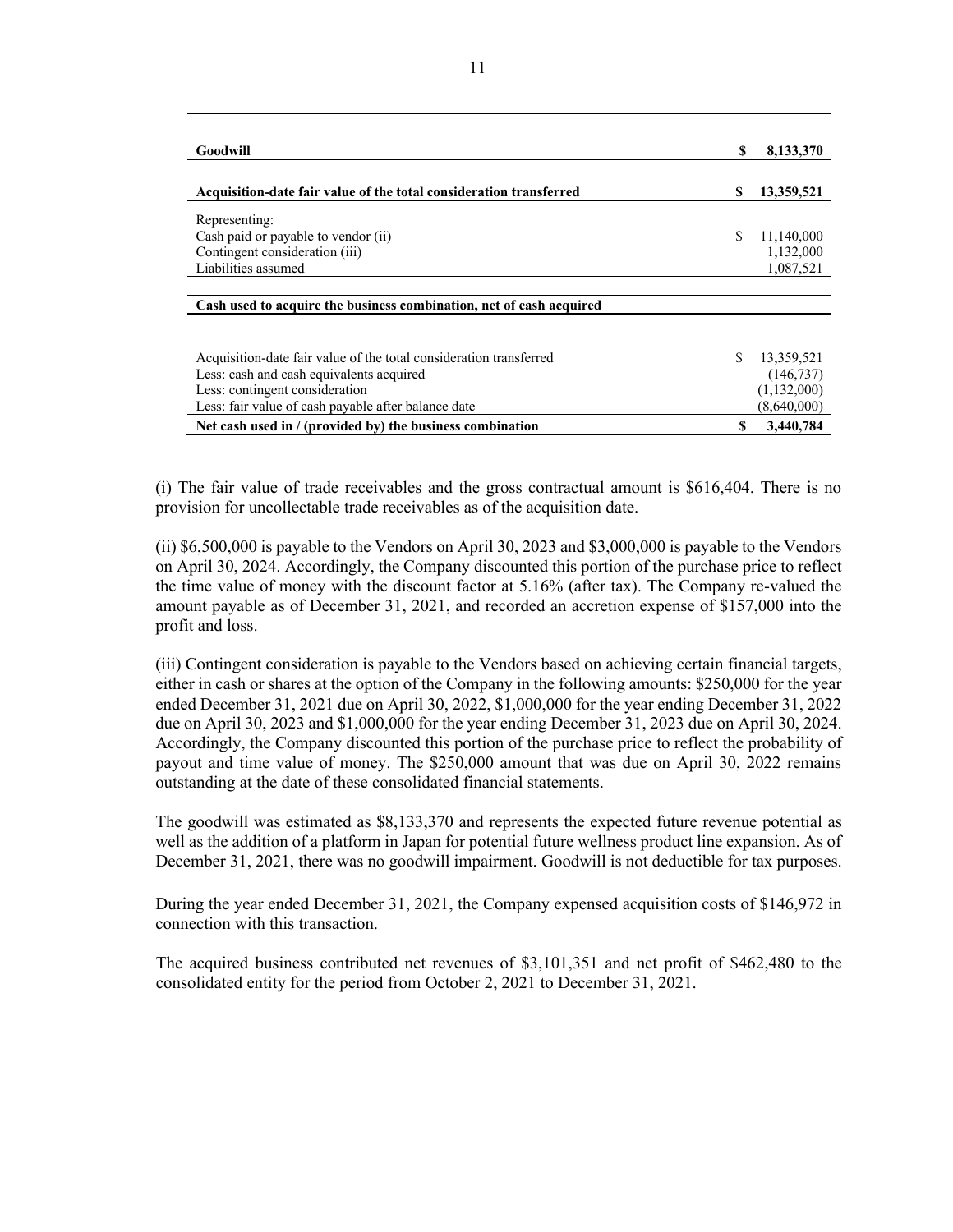# **Acquisition of N8 Essentials LLC.**

On October 14, 2021, the Company acquired N8 Essentials LLC, a U.S.-based manufacturer and seller of wellness products that incorporate CBD (cannabidiol), along with other cannabinoids and functional ingredients.

The acquisition was completed through Yooma's wholly owned subsidiary, Socati Corp., and added N8's 14,000-square-foot manufacturing facility in Kansas to Socati's existing 22,000-square-foot facility in Montana, significantly increasing the platform's downstream manufacturing capabilities in the United States.

The transaction was completed through an equity purchase agreement between Socati, Yooma, N8 and its equityholders dated October 13, 2021. The purchase agreement valued N8 at \$850,000, less working capital adjustments on closing of \$60,000. On completion of the transaction, Socati became the owner of all of the issued and outstanding equity in N8 and Yooma issued 1,173,847 common shares to the former equityholders of N8 at a price per share of \$0.673 (CAD \$0.853).

The consideration shares are subject to a 28-month lock-up period, with one-quarter of the consideration shares releasing from lock-up 10 months following the closing and one-quarter of the consideration shares releasing every six months thereafter.

| Cash                                                                | \$ | 4,133      |
|---------------------------------------------------------------------|----|------------|
| Account receivables (i)                                             |    | 343        |
| Other assets                                                        |    | 465        |
| Right of Use assets                                                 |    | 605,830    |
| Inventory                                                           |    | 275,591    |
| Property plant & equipment                                          |    | 9,199      |
| Accounts payable and accrued liabilities                            |    | (102, 898) |
| Lease liability                                                     |    | 605,830    |
| Net assets acquired                                                 | \$ | 186,383    |
|                                                                     |    |            |
| Goodwill                                                            | S  | 392,592    |
|                                                                     |    |            |
| Acquisition-date fair value of the total consideration transferred  | S  | 579,425    |
| Representing:                                                       |    |            |
| Shares issued (ii)                                                  | S  | 579,425    |
|                                                                     |    |            |
| Cash used to acquire the business combination, net of cash acquired |    |            |
| Acquisition-date fair value of the total consideration transferred  | S  | 579,425    |
| Less: cash and cash equivalents acquired                            |    | (4,133)    |
| Less: shares issued                                                 |    | (579, 425) |
| Net cash used in / (provided by) the business combination           | S  | (4,133)    |

(i) The fair value of trade receivables and the gross contractual amount is \$343. There is no provision for uncollectable trade receivables as of the acquisition date.

(ii) The fair value of the common shares was determined using Yooma's closing share price of CAD\$0.78 per share and foreign exchange rate of \$1.244 CAD to \$1.00 USD at the close of business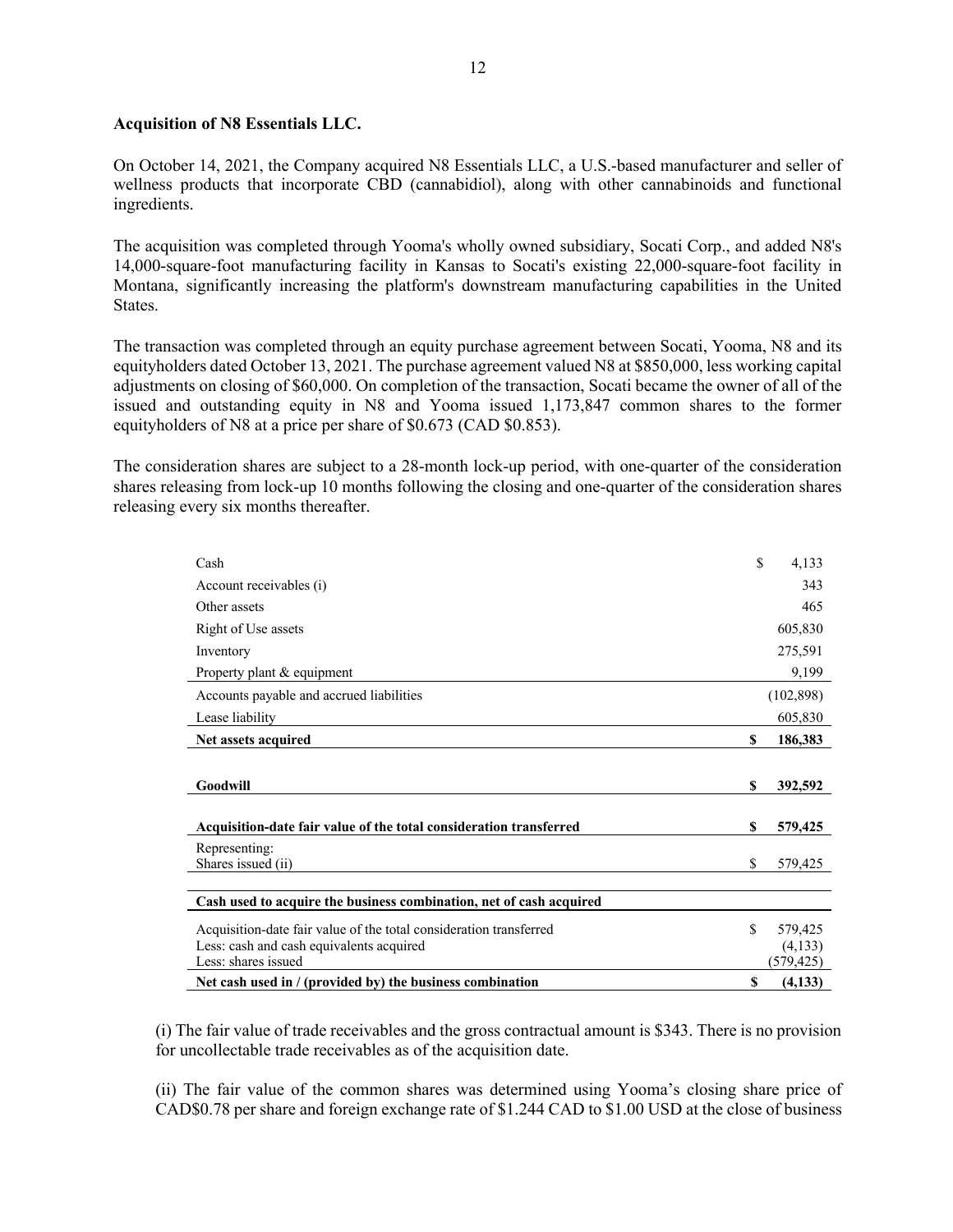on October 13, 2021. The value was adjusted for the 4-month statutory hold period using the Chaffee Put Model.

The goodwill was estimated as \$392,592 represents the opportunity for downstream manufacturing of consumer finished products which would further the Company's vertical integration strategy. As of December 31, 2021, the goodwill was impaired by \$392,592. Goodwill is not deductible for tax purposes.

During the year ended December 31, 2021, the Company expensed acquisition costs of \$16,912 in connection with this transaction.

The acquired business contributed net revenues of \$(50,408) and net loss of \$(229,867) to the consolidated entity for the period from October 14, 2021 to December 31, 2021.

#### **Re-Evaluation of operation in the United States**

Due to the lack of regulatory clarity in the United States, which in the opinion of Yooma's management has limited market opportunities for growth in the CBD industry, and the significant decline in CBD public markets generally over the last year, which has proportionately affected the share price of Yooma's common shares and has limited the Company's ability to continue to raise capital to fund its operating subsidiaries and to pursue its "buy-and-build" strategy, Yooma has decided to significantly reduce its operational footprint in the United States. The Company intends to instead focus its efforts and resources on its businesses and operations in jurisdictions where a more structured regulatory environment is expected to facilitate growth in the CBD industry (primarily the UK and Europe) as well as on the Company's non-CBD businesses, such as Vertex Co., Ltd. in Japan. To that end, since the end of the reporting period, the Company's US-based subsidiaries have taken the following steps:

- **(a)** Socati Corp., the Company's US-based CBD ingredients manufacturer, is in the process of suspending its operations. Socati's employees have been terminated and all saleable inventory and equipment have been liquidated. An agreement of purchase and sale has been entered into for the sale of Socati's Montana real estate asset for anticipated gross proceeds of approximately \$2.5 million, which is expected to close in May 2022, pending completion of due diligence by the purchaser. Socati has retained ownership of its key intellectual property, preserving the Company's ability to relaunch the business, if warranted, in the future.
- **(b)** N8 Essentials, LLC, a wholly-owned US-based subsidiary of Socati, has suspended its operations. On April 1, 2022, substantially all of the assets of N8 were sold to a third-party for gross proceeds of \$200,000, with \$100,000 payable in cash on closing and \$100,000 payable through a note receivable with 6 equal payments due over the 18 months following the closing date.
- (c) Big Swig Inc., the Company's US-based subsidiary which operates a sparkling water business, is in the process of restructuring its operations. Big Swig has initiated discussions with its secured creditor, landlord and trade creditors with a view to resolving all of the company's outstanding liabilities.

As at December 31, 2021, all assets of these divisions were written down to their net realizable value.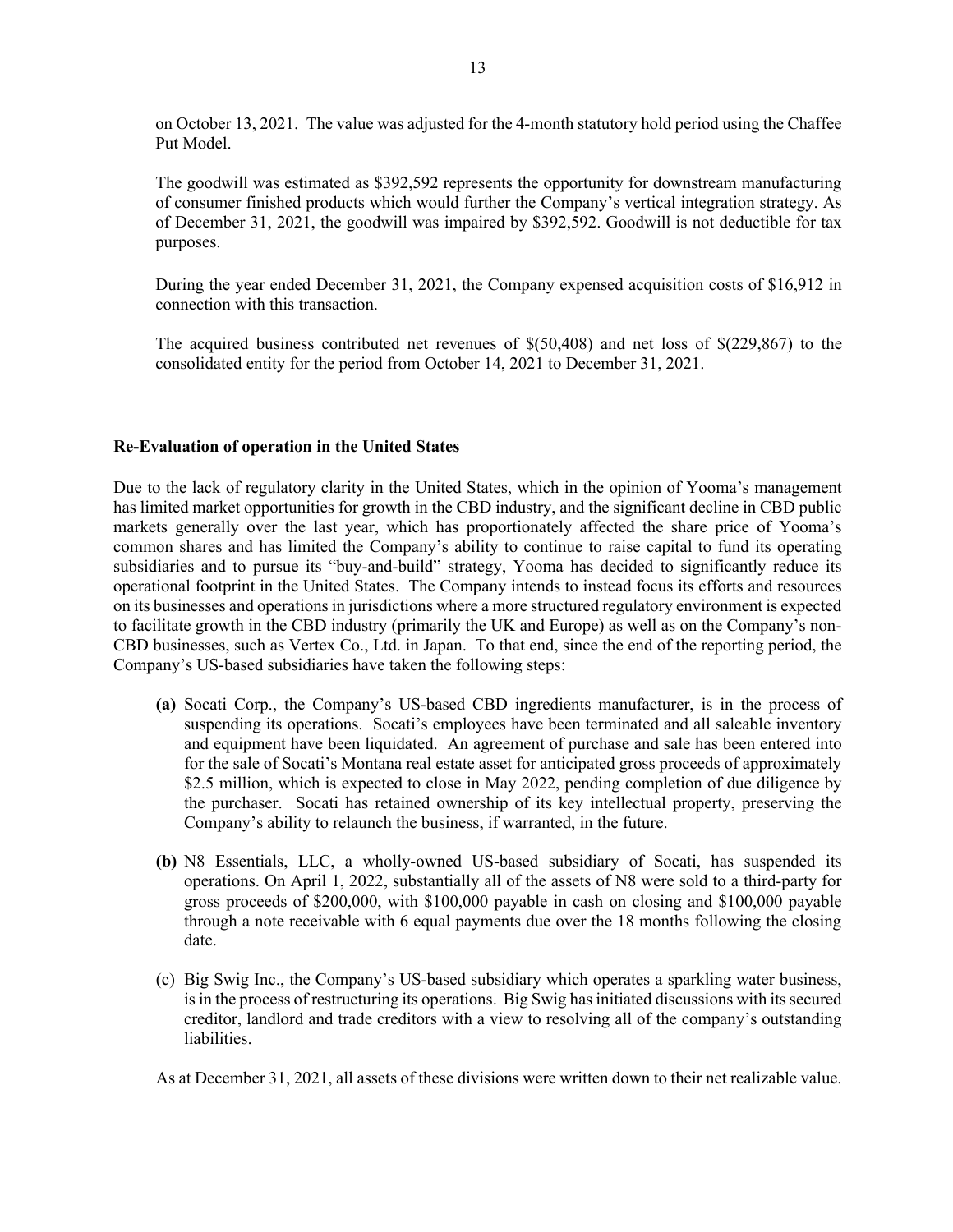# **Financial Highlights**

A summary of selected financial information as follows:

|                                                                         |             | For the year ended December<br>31, 2021 | For the year<br>ended<br>December 31,<br>2020 |
|-------------------------------------------------------------------------|-------------|-----------------------------------------|-----------------------------------------------|
|                                                                         |             |                                         |                                               |
| Revenue                                                                 | \$          | 10,184,545                              | 42,765                                        |
| Cost of sales $(*)$                                                     |             | (7, 811, 554)                           | (86,276)                                      |
| <b>Gross</b> loss                                                       | $\mathbf S$ | 2,372,991                               | (43,511)                                      |
| <b>Expenses</b>                                                         |             |                                         |                                               |
| Office and administrative                                               | \$          | (9,105,890)                             | (875,046)                                     |
| Depreciation and amortization                                           |             | (912, 461)                              |                                               |
| Stock based compensation                                                |             | (427,709)                               |                                               |
| Listing expense                                                         |             | (960, 725)                              |                                               |
| Loss on disposition of capital assets                                   |             | (715, 142)                              |                                               |
| Assets write off                                                        |             | (2,830,804)                             |                                               |
| Impairment of goodwill and intangible assets                            |             | (19,672,801)                            |                                               |
| Liability warrants fair value adjustment                                |             | 1,909,978                               |                                               |
| Fair value adjustment on investments                                    |             |                                         | (46,999)                                      |
| Other income                                                            |             | 149,220                                 | 11,489                                        |
| Consulting fees                                                         |             | (755,001)                               | (747, 579)                                    |
| Professional fees                                                       |             | (2,383,669)                             | (572, 186)                                    |
| <b>Total expenses</b>                                                   | $\mathbf S$ | (35,705,034)                            | (2, 253, 299)                                 |
|                                                                         |             |                                         |                                               |
| Current income tax expense                                              |             | (167, 612)                              |                                               |
| Deferred income tax recovery                                            |             | 385,510                                 |                                               |
| Net loss for the year                                                   | \$          | (33, 117, 145)                          | (2, 273, 832)                                 |
| Basic and diluted loss per share attributable<br>to common shareholders | \$          | (0.43)                                  | (0.08)                                        |

# *(\*) cost of sales*

*For the year ended December 31, 2021, the Company recognized \$7,811,544 (2020- \$86,276) of inventories in cost of sales which includes \$7,485,544 in cost of sales incurred during the year and \$326,000 amortization of inventory step-up included in fair value calculation of acquired in business combination*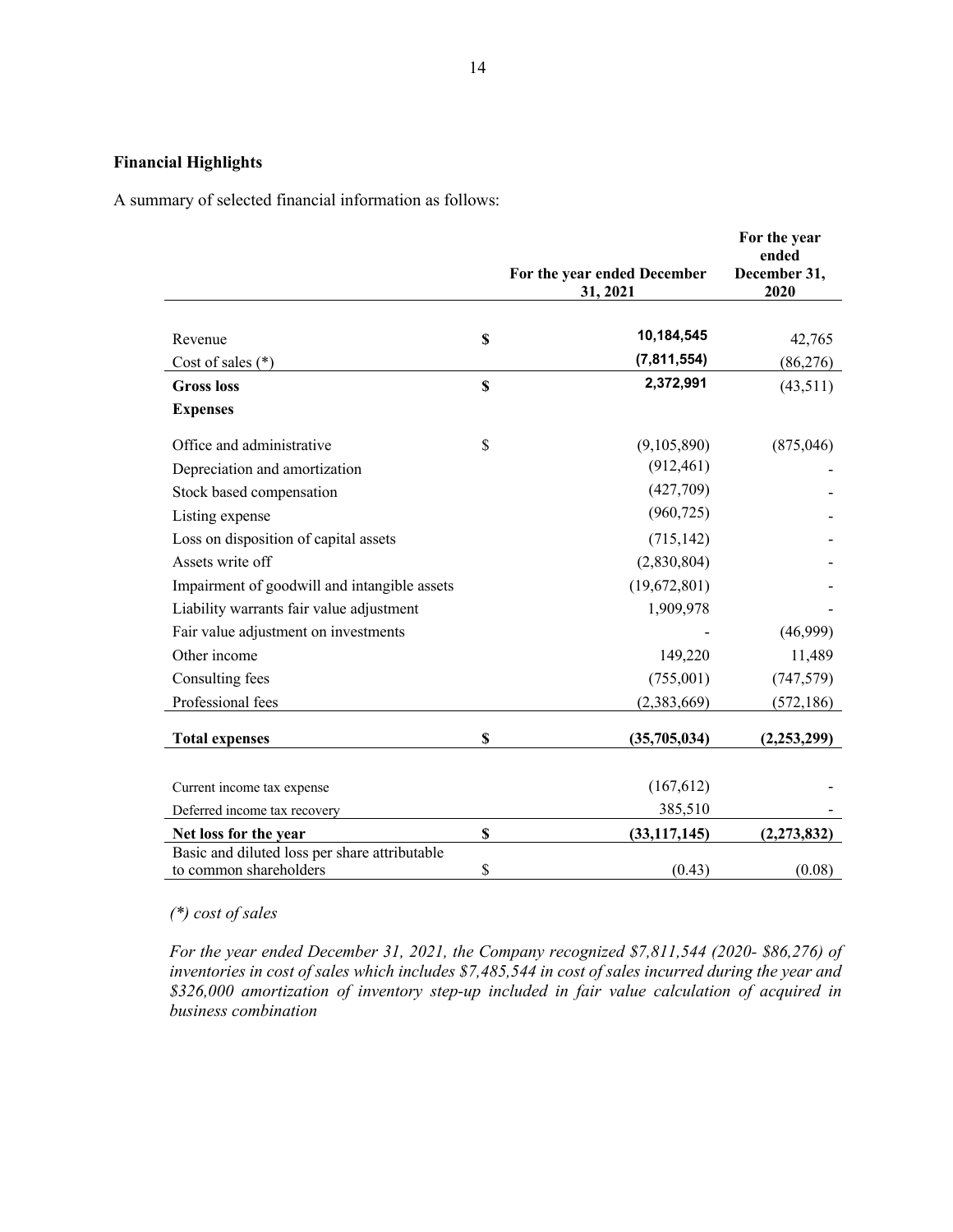|                                  | As at December 31,<br>2021 | As at December 31,<br>2020 |
|----------------------------------|----------------------------|----------------------------|
| Financing activities             | 9,287,605                  | 2,344,656                  |
| Investing activities             | 481,807                    | 319,929                    |
| Operating activities             | \$<br>(10,968,110)         | (1,672,631)                |
| Cash flows provided by (used in) |                            |                            |

|                             | 2021             | 2020      |
|-----------------------------|------------------|-----------|
| <b>Total assets</b>         | \$<br>36,588,804 | 4,066,591 |
| <b>Shareholders' equity</b> | 15,296,693       | 3,193,958 |

#### **Results of Operations**

#### *Results of Operations for the year ended December 31, 2021*

The Company incurred a net loss for the year ended December 31, 2021 of \$(33,117,145) (2020 - \$(2,273,832)), and a net comprehensive loss of \$(33,352,690) (2020-\$(2,273,832)). The net revenue for the year was \$2,372,991 (2020-\$(43,511)) which includes the non-cash amortization of the inventory stepup in fair value calculation for inventory acquired as part of the business acquisitions completed by the Company in the amount of \$326,000; other income \$149,220 (2020-\$11,489); fair value adjustment on warrants liability \$1,909,978 (2020 - \$Nil), current income tax expense of \$(167,612 ) (2020-\$Nil), deferred income tax recovery \$382,510 (2020 - \$Nil) and operating expenses of \$35,705,034 (2020- \$2,253,299). Included in operating losses, impairment of US assets such as goodwill and intangible assets for the total of \$19,672,801 (2020- \$Nil); assets write off \$2,830,804 (2020-\$Nil) allocated to inventory write off \$361,908, Property, plant and equipment \$1,414,392, and right of use asset write off \$827,359.

Expenses for the year ended December 31, 2021 include the deemed listing expense of \$960,725 (2020- \$nil) calculated on the reverse takeover transaction with Globalive and stock-based compensation of \$427,709 (2020- \$Nil).

The consolidated operating results include the subsidiaries operations results: for EDA for the year ended December 31, 2021, for Yooma Europe from March 1, 2021 to December 31, 2021; for Socati from March 20, 2021 to December 31, 2021; for Vitality from August 19, 2021 to December 31, 2021; for Big Swig from September 30, 2021 to December 31, 2021; for Vertex from October 2, 2021 to December 31, 2021; and for N8 from October 14, 2021 to December 31, 2021.

During the year, Yooma management executed on the initial phases of its "buy-and-build" strategy through the completion of the Company's reverse takeover transaction and the dual listing of its common shares on the CSE exchange in Canada and the AQSE exchange in London, a successful private placement financing of gross cash amount of \$10,137,047, the completion of the six significant acquisitions described above and the continued integration of the Company's various assets and entities. Yooma made considerable progress in executing its "buy-and-build" strategy. This included the following:

- (a) Public listing The Company achieved a public listing through a reverse-takeover transaction with Globalive in February,
- (b) Capital raise Yooma raised additional capital concurrent with its AQSE listing in August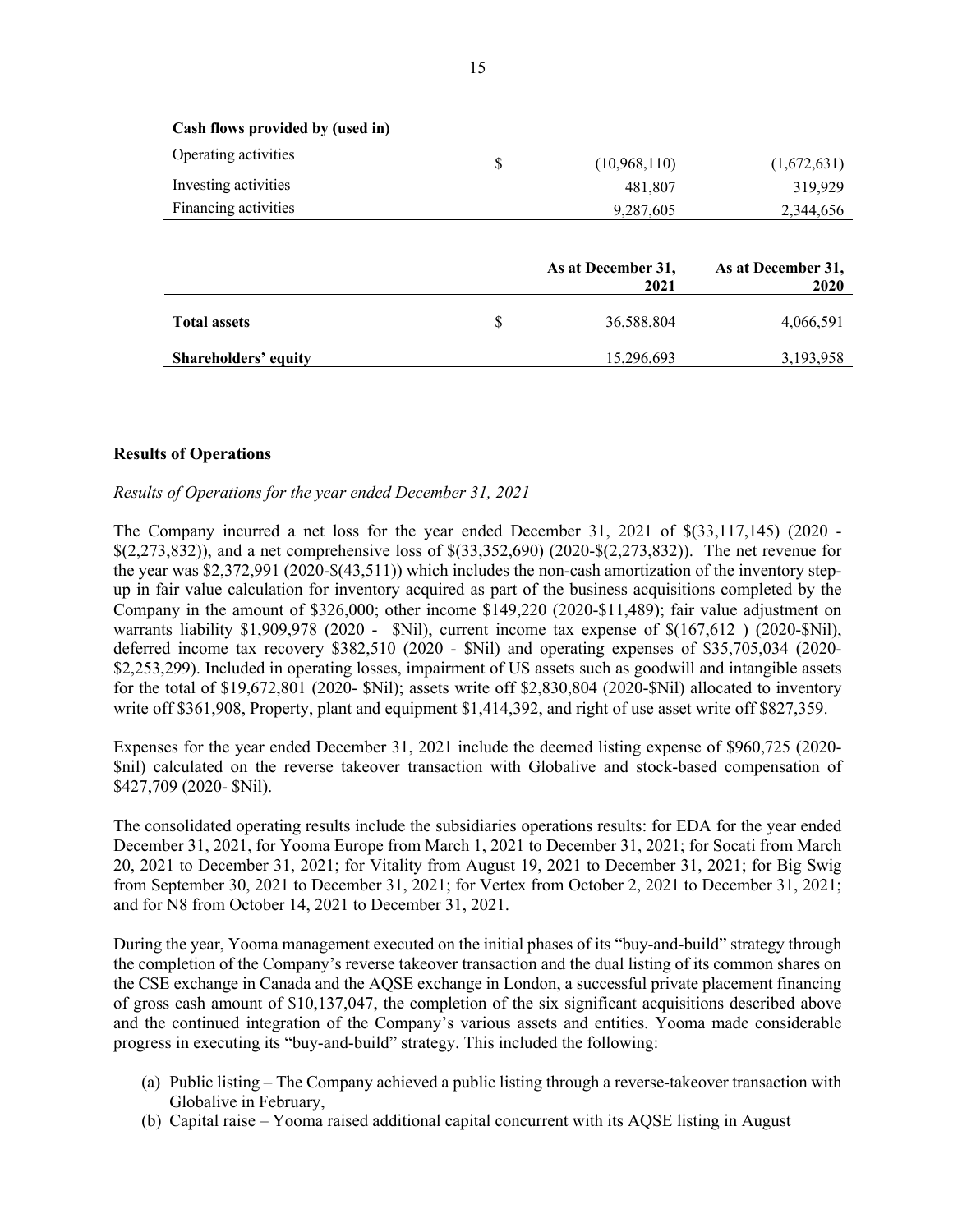- (c) Acquisitions the Company completed six acquisitions during the year in its quest to build a global and vertically integrated CBD and wellness platform
- (d) Integration subsequent to these acquisitions, Yooma management worked to achieve synergies and cost efficiencies through the operational integration of the acquired businesses

The reduction in the Company's share price signaled difficulty continuing with the "buy-and-build" strategy and resulted in management's reviewing capital allocation by the Company. Management has refocused its efforts on operational efficiencies, cost reductions and the suspension of certain operating subsidiaries.

# *Results of Operations for the quarter ended December 31, 2021*

The Company incurred a net loss for the quarter ended December 31, 2021 of \$25,875,038 (Q4-2020 - \$(1,067,142). The net sales for the period were \$1,240,023 (Q4-2020 -\$(43,511)) which includes the noncash amortization of inventory step-up in fair value calculation of inventory acquired from various business acquisitions of \$326,000; with operating expenses of \$29,311,907 (Q4-2020 \$(997,404)). The expenses and other income includes other income of \$71,970 (2020-\$11,489); fair value adjustment on warrants liability \$1,909,978 (2020 - \$Nil) current income tax expense of \$(167,612 ) (2020-\$Nil), deferred income tax recovery \$382,510 (2020 - \$Nil); Included in operating losses, impairment of US assets such as goodwill and intangible assets for the total of \$19,672,801 (2020- \$Nil); assets write off \$2,830,804 (2020-\$Nil) allocated to inventory write off \$361,908, Property, plant and equipment \$1,414,392, and right of use asset write off \$827,359.

Expenses for the quarter ended December 31, 2021 include the reversal of stock-based compensation of  $$246,732$  (O4 – 2020 - \$Nil).

#### **Transactions with Related Parties**

(a) Compensation to key management is as follows:

Key management personnel include the directors and corporate officers who have authority and who are responsible for planning, directing and controlling the Company's business activities. Their compensation for the years ended December 31, 2021 and 2020 was as follows:

|    | December 31,<br>2021 | December 31,<br>2020 |
|----|----------------------|----------------------|
| \$ | 199,898              | 56,251               |
|    | 257,794              |                      |
|    | 1,077,870            |                      |
| S  | 1,535,562            | 56,251               |
|    |                      |                      |

- (i) Stock based compensation granted was estimated using the fair value of the 1,350,000 options granted to the Company's officers on February 10, 2021. The fair value of \$485,279 was estimated based on the Black-Scholes option pricing model which will be recognized in the statement of loss and comprehensive loss over the vesting period.
- (ii) Stock based compensation granted was estimated using the fair value of the 6,925,000 options granted to the Company's officer and a director on December 22, 2021. The fair value of \$592,591 was estimated based on the Black-Scholes option pricing model, which will be recognized in the statement of loss and comprehensive loss over the vesting period.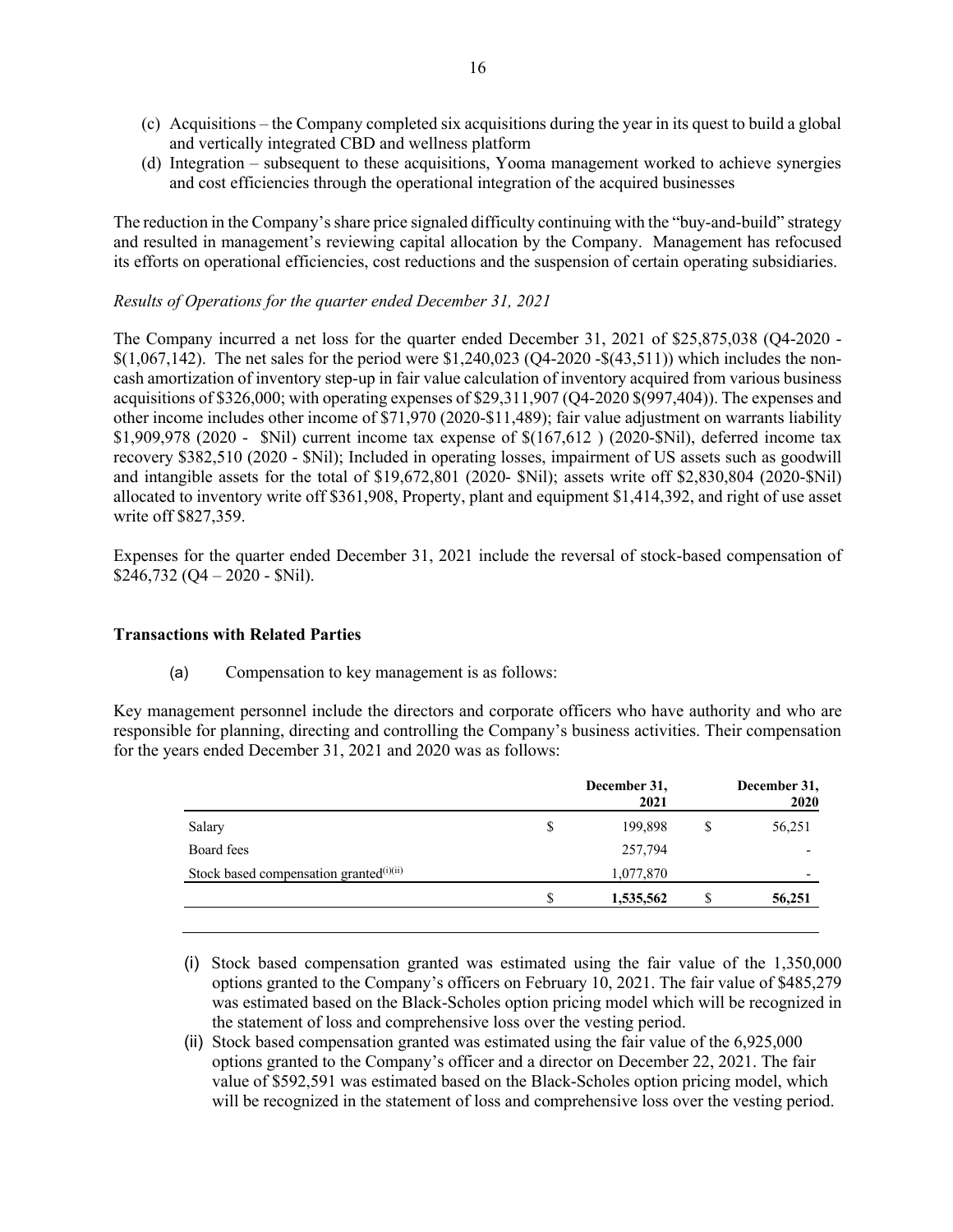- (b) The acquisition of Socati on March 20, 2021 (Note 5 (b)) was considered a related party transaction on the basis that certain of the recipients of Yooma shares under the transaction were existing directors or officers of Yooma. Notwithstanding any related party interests, the transaction treated all Socati shares or other Socati securities owned by related parties in the same manner as unrelated parties and Yooma has not conferred any collateral benefits or entered into collateral agreements with any of the related parties or their affiliated entities in respect of the transaction.
- (c) For the period ended December 31, 2021, the Company recorded \$264,472 (2020 \$173,459) in consulting fees payable to an officer and a director. On December 31, 2021, the Company issued 298,911 common shares to its director to settle the liability of \$173,459.
- (d) For the period ended December 31, 2021, the Company recorded \$257,794 (2020 \$Nil) in board compensation fees.

On May 6, 2021, the Company granted 207,831 deferred share units ("DSU's") to non-employee directors of Yooma as compensation for board fees for the 2021 year. The DSU's are fully vested as of the date of grant. The fair value of the DSU's was estimated to be \$210,000 based on CDN\$1.24 per share on the date of the grant

On September 2, 2021, the Company granted 45,500 DSU's to a non-employee director of Yooma as compensation for board fees for the 2021 year. The DSU's are fully vested as of the date of grant. The fair value of the DSU's was estimated to be \$32,500 based on CDN\$0.90 per share on the date of the grant.

On September 30, 2021, the Company issued 22,815 common shares to a former director to settle a liability of \$15,294.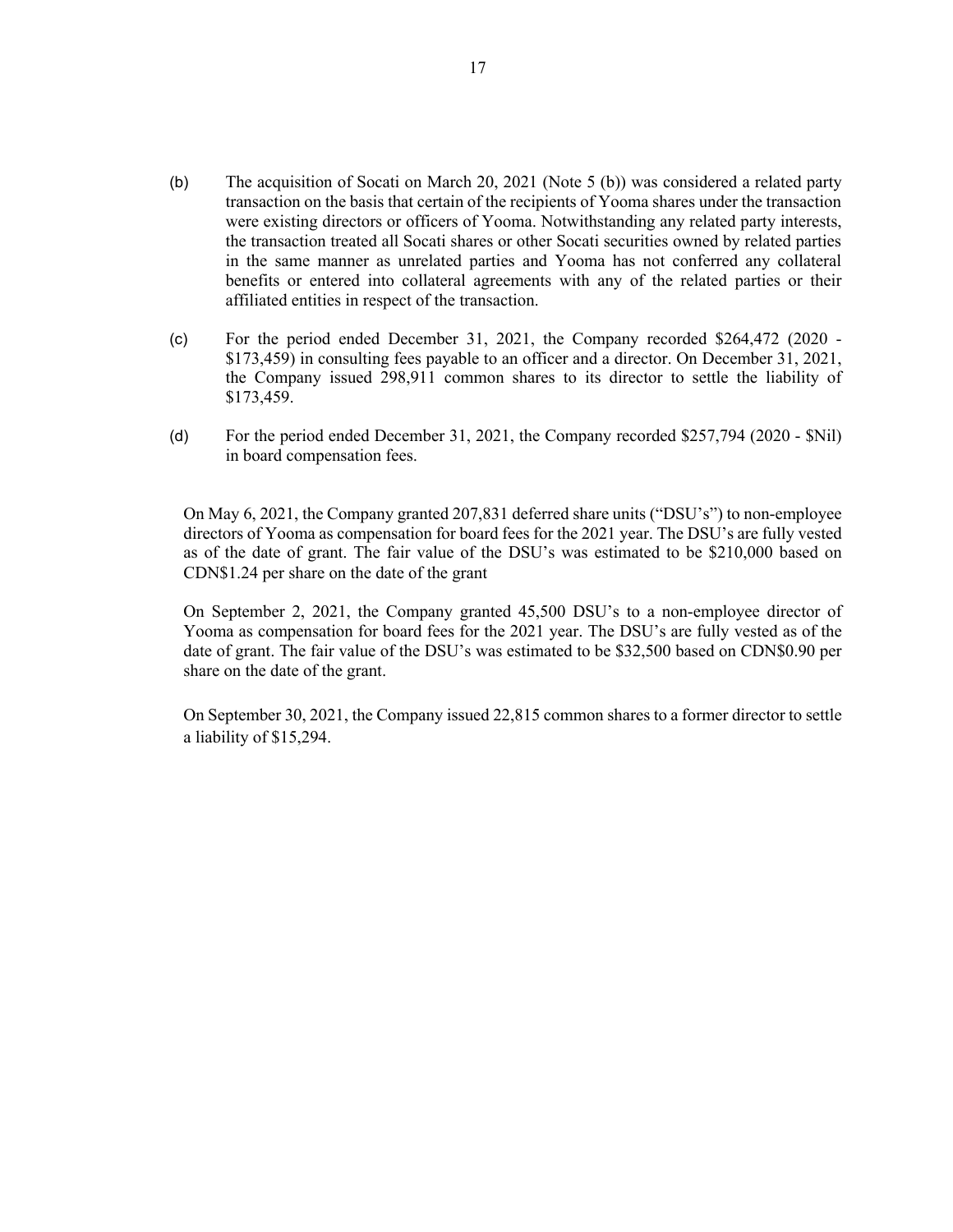# **Detailed Quarterly Results**

|                                                | $Q1 - 2020$ | $Q2 - 2020$    | Q3-2020         | $Q4 - 2020$ | $Q1 - 2021$ | $Q2 - 2021$     | Q3-2021        | $Q4 - 2021$  |
|------------------------------------------------|-------------|----------------|-----------------|-------------|-------------|-----------------|----------------|--------------|
| <b>Sales revenue</b>                           | $S-$        | $S-$           | $S-$            | \$(43,511)  | \$330,153   | \$242,708       | \$560,107      | \$1,240,023  |
| Other income (loss)                            | $S-$        | \$17,499       | \$20,216        | \$(26,227)  | \$52,474    | \$10,374        | \$14,402       | \$71,970     |
| Fair value adjustment on<br>warrants liability | $S-$        | $S-$           | $S-$            | $S-$        | $S-$        | $S-$            | $S-$           | \$1,909,978  |
| <b>Deferred Income tax</b>                     | $S-$        | $S-$           | $S-$            | $S-$        | $S-$        | $S-$            | $S-$           | \$382,510    |
| recovery<br>Current income tax expense         | $S-$        | $S-$           | $S-$            | $S-$        | $S-$        | $S-$            | $\mathbb{S}^-$ | \$(167,612)  |
| <b>General and administration Costs:</b>       |             |                |                 |             |             |                 |                |              |
| Office and general                             | \$1,290     | \$232,089      | \$224,788       | \$463,877   | \$1,178,223 | \$2,307,477     | \$1,961,692    | \$3,658,498  |
| Depreciation and<br>amortization               | $S-$        | $S-$           | $S-$            | $S-$        | \$18,854    | \$212,669       | \$177,804      | \$503,134    |
| Assets write-off                               | $S-$        | $S-$           | $S-$            | $S-$        | $S-$        | \$134,810       | $S-$           | \$2,695,994  |
| Impairment                                     | $S-$        | $S-$           | $S-$            | $S-$        | $S-$        | $S-$            | $S-$           | \$19,672,801 |
| Loss on disposition of<br>capital assets       | $S-$        | $S-$           | $\mathcal{S}$ - | $S-$        | $S-$        | $\mathcal{S}$ - | $S-$           | \$715,142    |
| Listing expense                                | $S-$        | $S-$           | $S-$            | $S-$        | $S-$        | $\mathbb{S}^-$  | $S-$           | \$960,725    |
| Stock based compensation                       | $S-$        | $\mathsf{S}$ - | $S-$            | $S-$        | \$47,298    | \$52,304        | \$574,839      | \$(246,732)  |
| Consulting fees                                | \$19,032    | \$132,808      | \$308,437       | \$287,302   | \$163,123   | \$227,566       | \$130,767      | \$233,545    |
| Professional fees                              | \$24,670    | \$83,745       | \$217,545       | \$246,225   | \$389,796   | \$511,931       | \$363,172      | \$1,118,800  |
| Loss for the period                            | \$44,992    | \$431,143      | \$730,554       | \$1,067,142 | \$2,375,393 | \$3,193,674     | \$2,633,763    | \$25,875,038 |
| Loss per share*                                | \$0.00      | \$0.02         | \$0.02          | \$0.02      | \$0.06      | \$0.04          | \$0.03         | \$0.26       |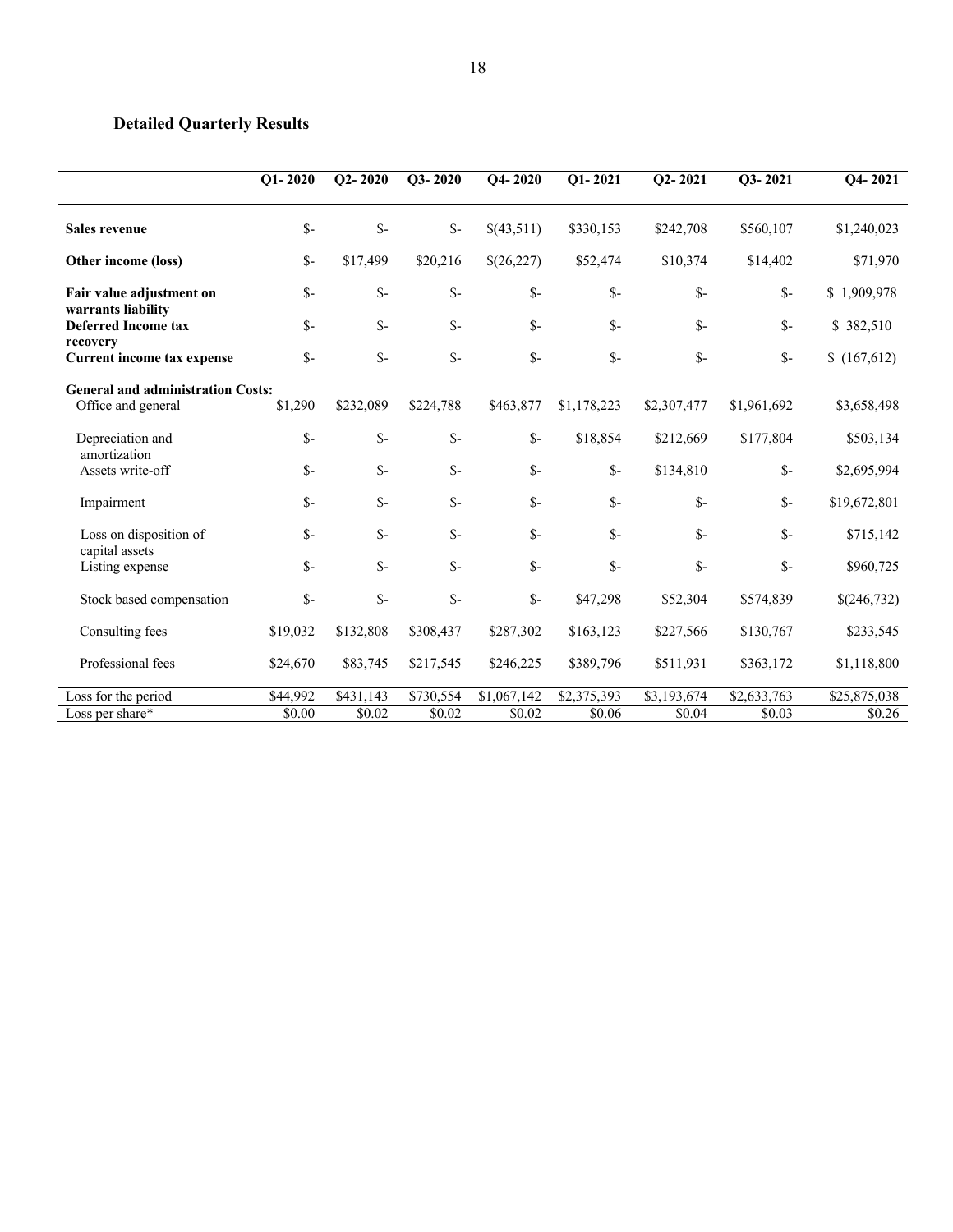# **Disclosure of Outstanding Share Data**

As of the date of this MD&A, the following is a description of the outstanding equity securities and exercisable securities previously issued by the Company.

(a) Authorized and issued capital: The Company has unlimited authorized common shares with no par value. The movement in the Company's issued and outstanding common shares during the period is as follows:

| <b>Balance, December 31, 2020</b>                                | 33,831,330  | S  | 5,517,350    |
|------------------------------------------------------------------|-------------|----|--------------|
| Shares issued on the Globalive transaction                       | 11,508,148  | S  | 5,000,000    |
| Shares issued on the EMMAC Life Sciences Group transaction       | 7,459,981   | S  | 6,453,000    |
| Shares issued on the Socati transaction                          | 23,320,896  | \$ | 18,916,000   |
| Shares issued on the Private Placement                           | 14,059,402  | \$ | 8,070,859    |
| Shares issued on the Vitality CBD transaction                    | 7,706,422   | \$ | 5,236,759    |
| Shares issued on the Big Swig transaction                        | 1,477,986   | \$ | 646,000      |
| Shares issued on the settlement of debt                          | 321,726     | \$ | 188,753      |
| Shares issued on acquisition of N8                               | 1,173,847   | \$ | 579,425      |
| Share issuance costs on the Private Placement                    |             | \$ | (428,081)    |
| Balance, December 31, 2021 and as of the date of this Discussion | 100,859,738 |    | \$50,180,065 |

(b) During the year ended December 31, 2021, the Company recognized a share-based compensation expense of \$427,709 (2020 - \$Nil), related to stock options. The total fair value of options granted during the period was \$1,170,149 (2020 - \$Nil).

The Company had the following stock options outstanding as of the date of this Discussion:

|                                                                      | <b>Number</b><br>of<br><b>Options</b> | Average<br><b>Exercise</b><br>Price |  |
|----------------------------------------------------------------------|---------------------------------------|-------------------------------------|--|
| Outstanding, December 31, 2020                                       | $\overline{\phantom{a}}$              |                                     |  |
| Issued February 10, 2021                                             | 1,350,000                             | <b>CDNS</b><br>0.84                 |  |
| Issued February 10, 2021                                             | 78,750                                | CDN \$5.00                          |  |
| Issued September 3, 2021                                             | 235,000                               | $CDNS$ 0.90                         |  |
| Issued December 22, 2021                                             | 6.925,000                             | $CDNS$ 0.20                         |  |
| Outstanding, December 31, 2021 and as of the date of this Discussion | 8,588,750                             | $CDNS$ 0.36                         |  |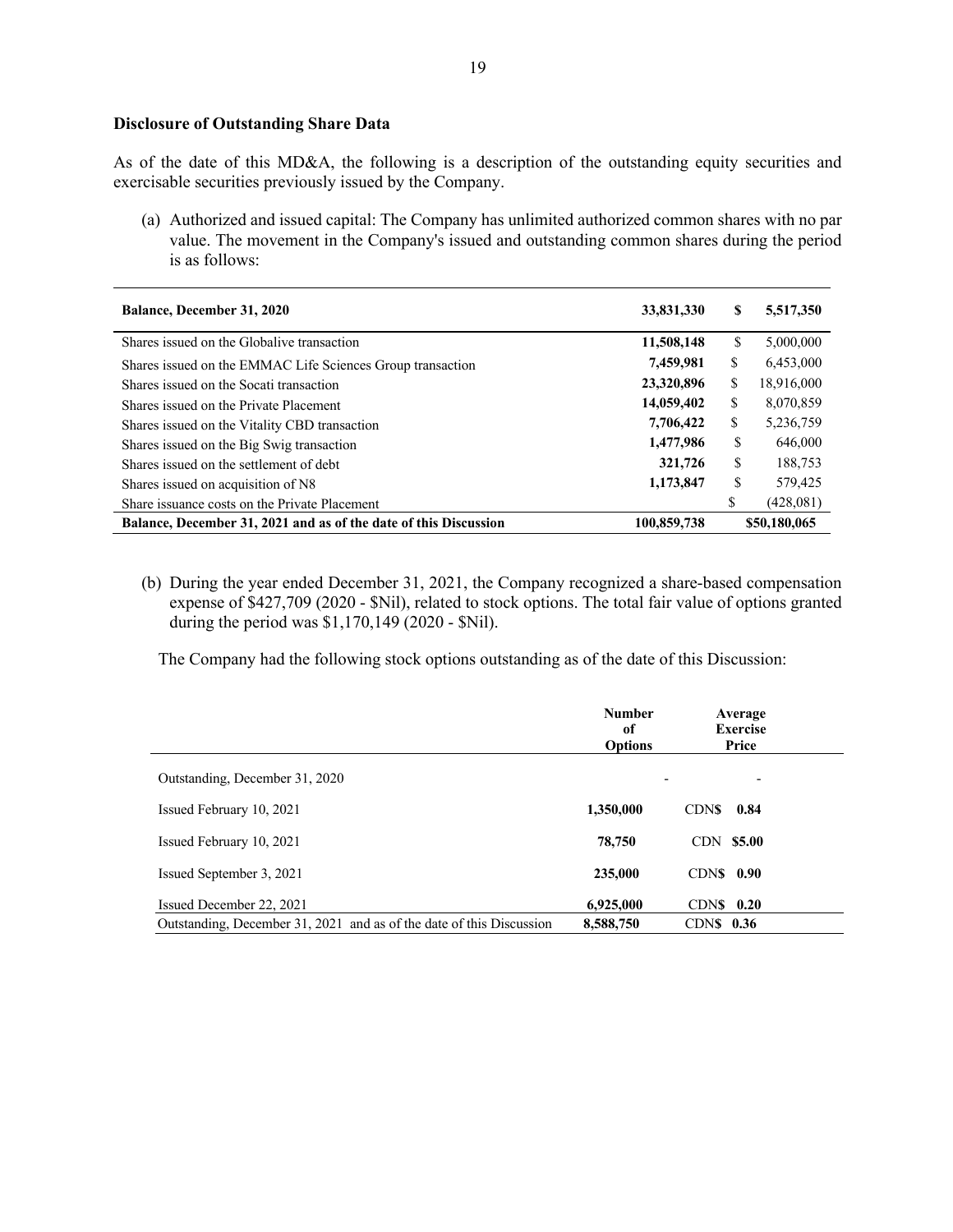| <b>Number of Options</b> | <b>Exercise Price</b> | <b>Expiry Date</b> | Weighted average remaining life (years) |  |
|--------------------------|-----------------------|--------------------|-----------------------------------------|--|
| 78,750                   | CDN\$5.00             | June 8, 2025       | 4.42                                    |  |
| 1,350,000                | CDN\$0.84             | Feb. 10, 2031      | 9.12                                    |  |
| 235,000                  | CDN\$0.90             | Sep. 3, 2031       | 9.68                                    |  |
| 6,925,000                | CDN\$0.20             | Dec. 22, 2031      | 9.93                                    |  |

The Company had the following stock options outstanding at December 31, 2021:

# **(c)** Deferred share units

|                                                   | <b>Number</b><br>of<br><b>DRUs</b> | Weighted<br>Average<br><b>Share</b><br>Price |
|---------------------------------------------------|------------------------------------|----------------------------------------------|
| Outstanding, December 31, 2020                    |                                    |                                              |
| Issued May $6, 2021$                              | 207,831                            | <b>CDN\$1.24</b>                             |
| Issued September 2, 2021                          | 45,500                             | <b>CDN\$0.90</b>                             |
| Outstanding, December 31, 2021 and April 30, 2022 | 253,331                            | <b>CDN\$1.18</b>                             |

The Company had the following warrants outstanding as of the date of this Discussion:

|                                                 | <b>Number</b><br>of<br><b>Options</b> | Weighted<br>Average<br><b>Share</b><br>Price |
|-------------------------------------------------|---------------------------------------|----------------------------------------------|
| Outstanding, December 31, 2020                  |                                       |                                              |
| August 10, 2021 (exp Aug. 10, 2024)             | 7,029,694                             | CDN\$1.35                                    |
| August 10, 2021 (exp Aug 10, 2023)              | 224,600                               | CDN\$0.90                                    |
| August 10, 2021 (exp Aug 10, 2023)              | 112,300                               | CDN\$1.35                                    |
| Outstanding, December 31, 2021 and May 16, 2022 | 7,366,594                             | <b>CDN\$1.34</b>                             |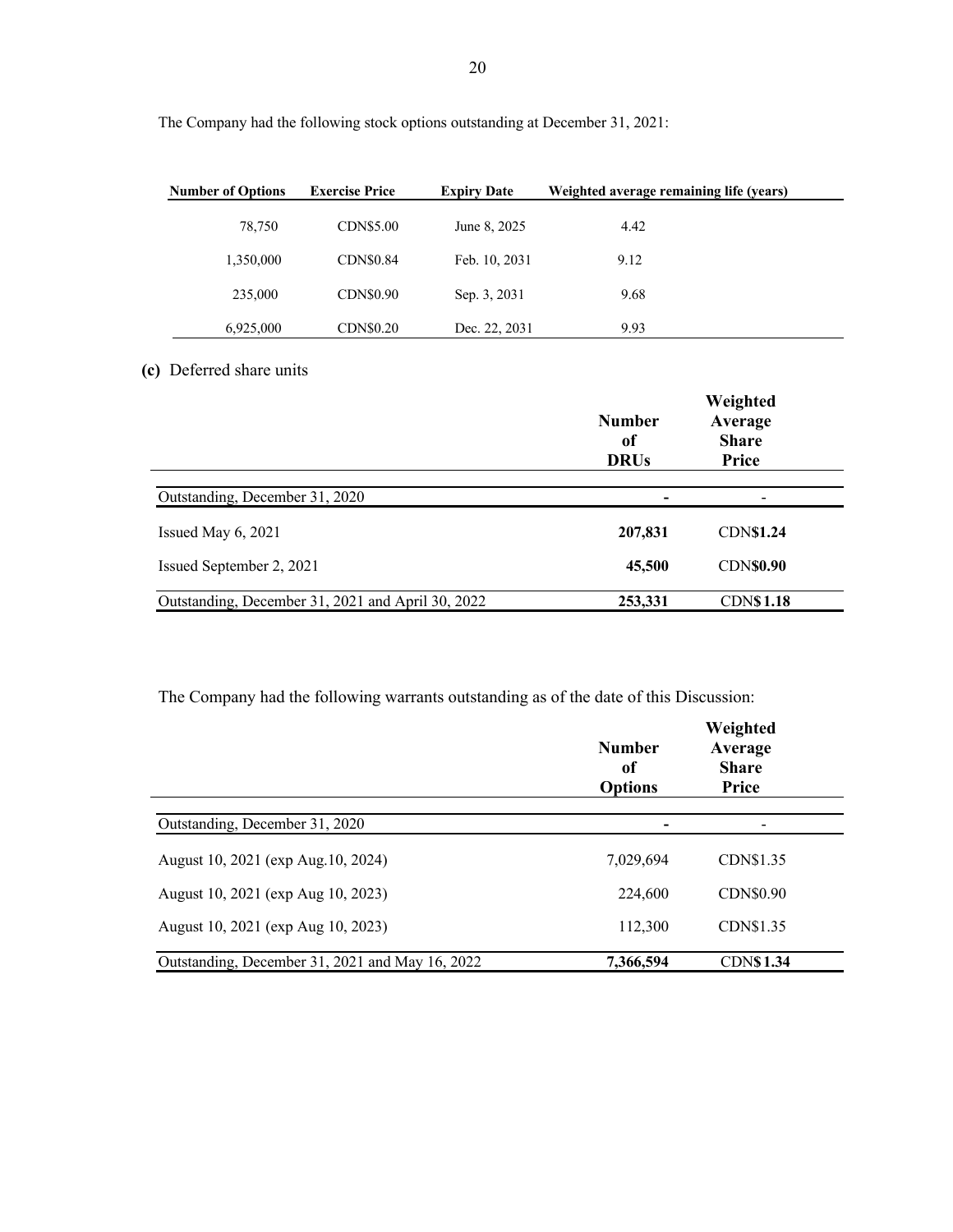### **Financial risk management**

*Risk management framework:*

The board of directors has overall responsibility for the establishment and oversight of the Company's risk management framework.

The Company's risk management policies are established to identify and analyze the risks faced by the Company, to set appropriate risk limits and controls, and to monitor risks and adherence to limits. Risk management policies and systems are reviewed regularly to reflect changes in market conditions and the Company's activities. The Company, through its training and management standards and procedures, aims to develop a disciplined and constructive control environment, in which all employees understand their roles and obligations. Top management frequently meets to discuss early identification of those risks, if any, monitors its compliance with the policies and procedures and documents their follow-up.

The board of directors oversees how management monitors compliance with the Company's risk management policies and procedures and reviews the adequacy of the risk management framework in relation to the risks faced by the Company.

(a) Credit risk:

Credit risk relates to cash and arises from the possibility that any counterparty to an instrument fails to perform. The Company thoroughly examines the various financial risks to which it is exposed and assesses the impact and likelihood of those risks. Where material, these risks are reviewed and monitored by the management.

The Company has no significant concentration of credit risk arising from operations. The Company's cash is placed with major financial institutions. Management believes that the credit risk with respect to financial instruments included in cash is remote.

(b) Cash deposits:

Credit risk from balances with banks and financial institutions is managed by the Company's treasury function in accordance with the Company's policy.

(c) Liquidity risk:

The Company's exposure to liquidity risk is dependent on its ability to raise funds to meet purchase commitments and to sustain operations. The Company controls its liquidity risk by managing working capital and cash flows. The Company's approach to managing liquidity risk is to ensure that it will have sufficient liquidity to meet liabilities when due. As at December 31, 2021, the Company had a cash balance of \$1,232,537 (December 31, 2020 - \$2,481,924).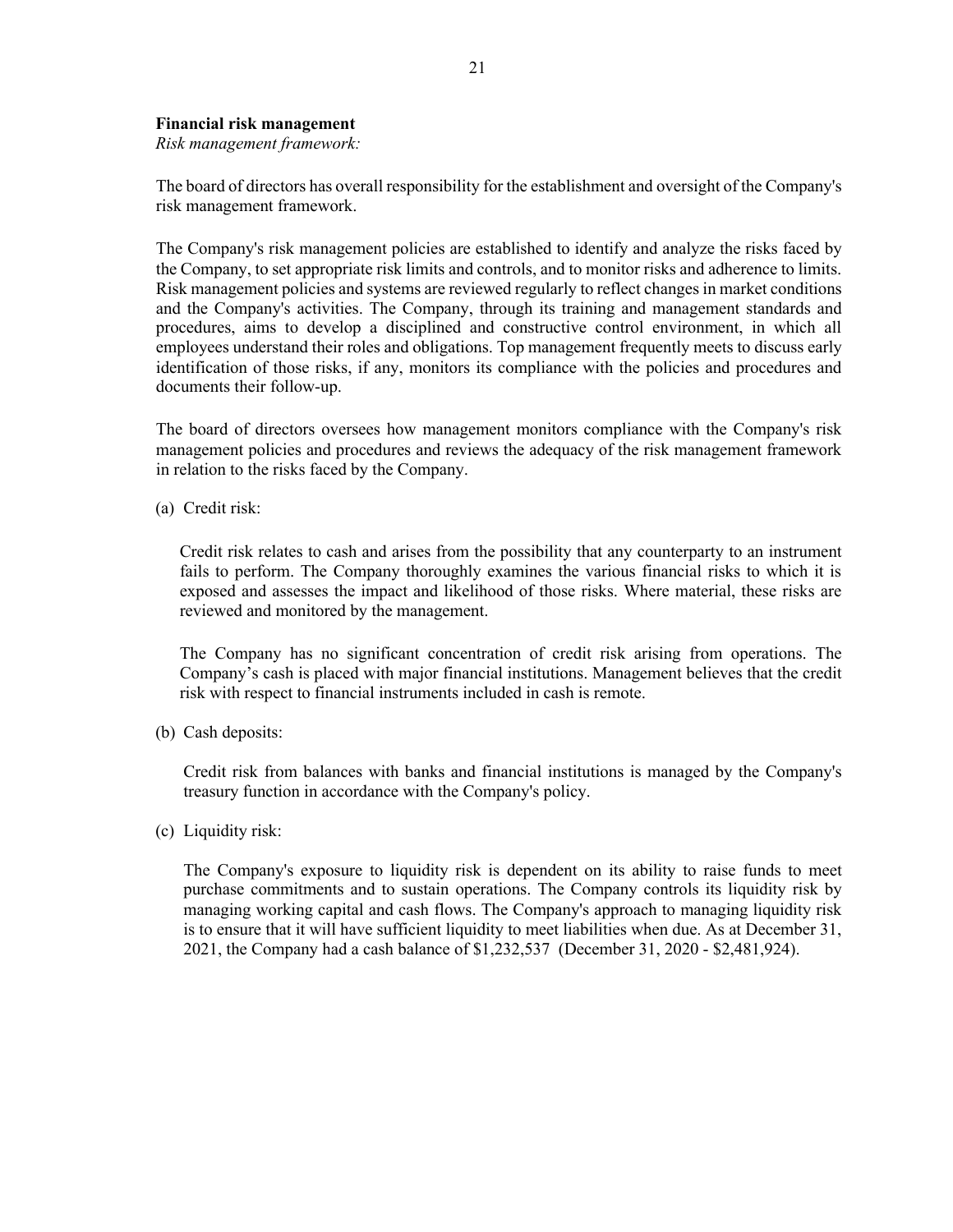|                                                                 |                           |                   | 2021       | 2020          |
|-----------------------------------------------------------------|---------------------------|-------------------|------------|---------------|
|                                                                 | Due date                  | Interest rate     | Amount     |               |
| payable<br>and<br>accrued<br>Accounts<br>liabilities            | 1 year or less            | $0.00\%$          | 4,471,263  | \$<br>816,382 |
| Due to related parties                                          | 1 year or less            | $0.00\%$          | 377,051    | 56,251        |
| Lease liability, face value                                     | 1 year or less            | $0.00\%$          | 420,299    |               |
| Contingent consideration on Vitality<br>transaction, face value | 1 year or less            | $0.00\%$          | 545,240    |               |
| Contingent consideration on Vertex<br>transaction, face value   | 1 year or less            | $0.00\%$          | 250,000    |               |
| Lease liability, face value                                     | 1 year to 2 years         | $0.00\%$          | 365,519    |               |
| Contingent consideration on Vertex<br>transaction, face value   | April 30, 2023            | $0.00\%$          | 1,000,000  |               |
| Amount due on Vertex transaction,<br>face value                 | April 30, 2023            | $0.00\%$          | 6,500,000  |               |
| Contingent consideration on Vertex<br>transaction, face value   | April 30, 2024            | $0.00\%$          | 1,000,000  |               |
| Amount due on Vertex transaction,<br>face value                 | April 30, 2024            | $0.00\%$          | 3,000,000  |               |
| Lease liability, face value                                     | between 2 and 5 years     | $0.00\%$          | 400,122    |               |
| Private loan                                                    | October 7, 2050           | 3.75%             | 154,994    |               |
| Private loan                                                    | January 31, 2030          | 9.00%             | 150,000    |               |
| Private loan                                                    | July 19, 2029             | 0.45%             | 440,000    |               |
| Bank indebtedness                                               | Nov 20/2023 - Oct 28/2030 | $0.00\% - 2.35\%$ | 1,501,478  |               |
|                                                                 |                           |                   | 20,575,966 |               |

#### For the year ended

#### (d) Accounts receivable:

The Company's exposure to credit risk is influenced mainly by the individual characteristics of each customer. The Company establishes an allowance for doubtful accounts that represents its estimate of incurred losses in respect of accounts receivable. The main components of this allowance are a specific loss component that relates to individually significant exposures, and a collective loss component established for groups of similar assets in respect of losses that have been incurred but not yet identified. The collective loss allowance is determined based on historical data of payment statistics for similar financial assets.

# (e) Market risk:

Market risk is the risk that changes in market prices, such as foreign exchange rates, interest rates and equity prices, will affect the Company's income or the value of its holdings of financial instruments. The objective of market risk management is to manage and control market risk exposures within acceptable parameters, while optimizing the return. As at December 31, 2021, the Company is not exposed to any significant market risks.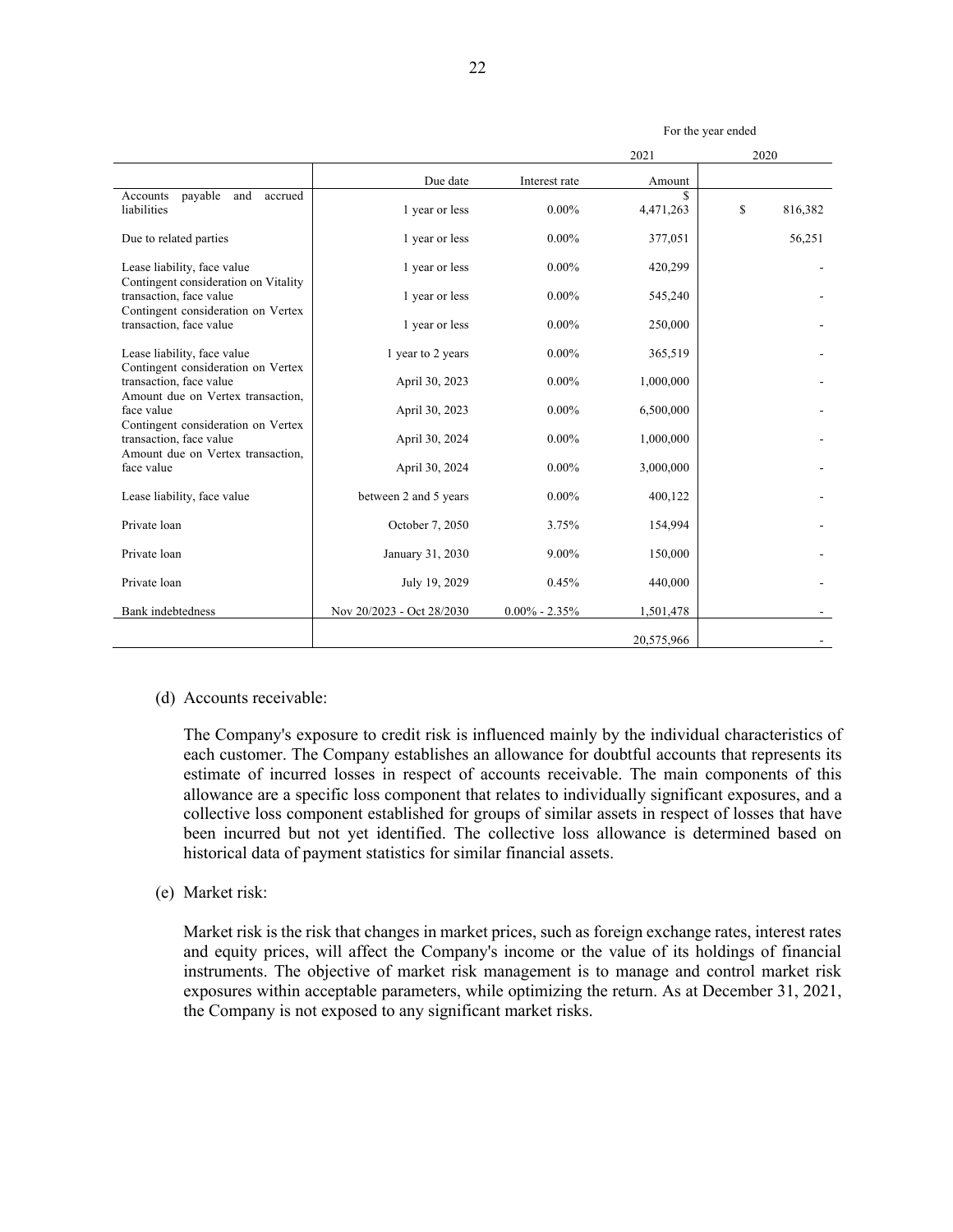# **Liquidity And Capital Resources**

As at December 31, 2021, Yooma had shareholders' equity of \$15,296,693 (December 31, 2020 - \$3,193,958). This includes accounts payable and accrued liabilities of \$4,471,263 (December 31, 2020 - \$816,382) which were due within 12 months, due to related parties of \$377,051 (December 31, 2020 - \$56,251) and cash of \$1,232,537 (December 31, 2020 - \$2,481,924) in the Company's bank account. Yooma does not generate significant revenue from its operations and any significant improvements in working capital would result from the issuance of share capital or other funding sources. Up to the date of this Discussion, the net cash proceeds from the issue of share capital amounted to \$24,037,397.

The Company manages its capital structure and makes adjustments to it, based on the funds available to the Company. The Board of Directors does not establish quantitative return on capital criteria for management, but rather relies on the expertise of the Company's management to sustain future development of the business. The Company defines capital to include its working capital position and the capital stock, and option components of its shareholders equity.

Management reviews its capital management approach on an ongoing basis and believes that this approach, given the relative size of the Company, is reasonable. There were no changes in the Company's approach to capital management during the year ended December 31, 2021. The Company is not a subject to externally imposed capital requirements.

Although economic conditions in the financial market appear to have made a modest recovery, it remains difficult under current economic conditions to secure debt or equity financing for same companies. If the current market conditions persist for an extended period of time, there can be no assurance that additional funding will be available to the Company or if available, that this funding will be on acceptable terms.

# **Critical Accounting Estimates**

Critical accounting estimates are those estimates that have a high degree of uncertainty and for which changes in those estimates could materially impact the Company's results. Significant items subject to estimates and assumptions include the valuation of goodwill and the recognition of deferred income tax assets and liabilities. Actual results could differ from those estimates.

The estimates and underlying assumptions are reviewed on an ongoing basis. Revisions to accounting estimates are recognized in the period in which the estimate is revised if the revision affects only that period or in the period of the revision and further periods if the review affects both current and future periods.

The estimates and associated assumptions are based on anticipations and various other factors that are believed to be reasonable under the circumstances, the results of which form the basis of making the judgments about carrying values of assets and liabilities that are not readily apparent from other sources. Actual results may differ from these estimates.

Judgement is used in determining whether an acquisition is a business combination or an asset acquisition. In determining the allocation of the purchase price in a business combination, including any acquisitionrelated contingent consideration, estimates including market based and appraisal values are used. The contingent consideration is measured at its acquisition- date fair value and included as part of the consideration transferred in a business combination.

The provision for impairment of inventories assessment requires a degree of estimation and judgement. The level of the provision is assessed by considering the recent sales experience, the ageing of inventories and other factors that affect inventory obsolescence.